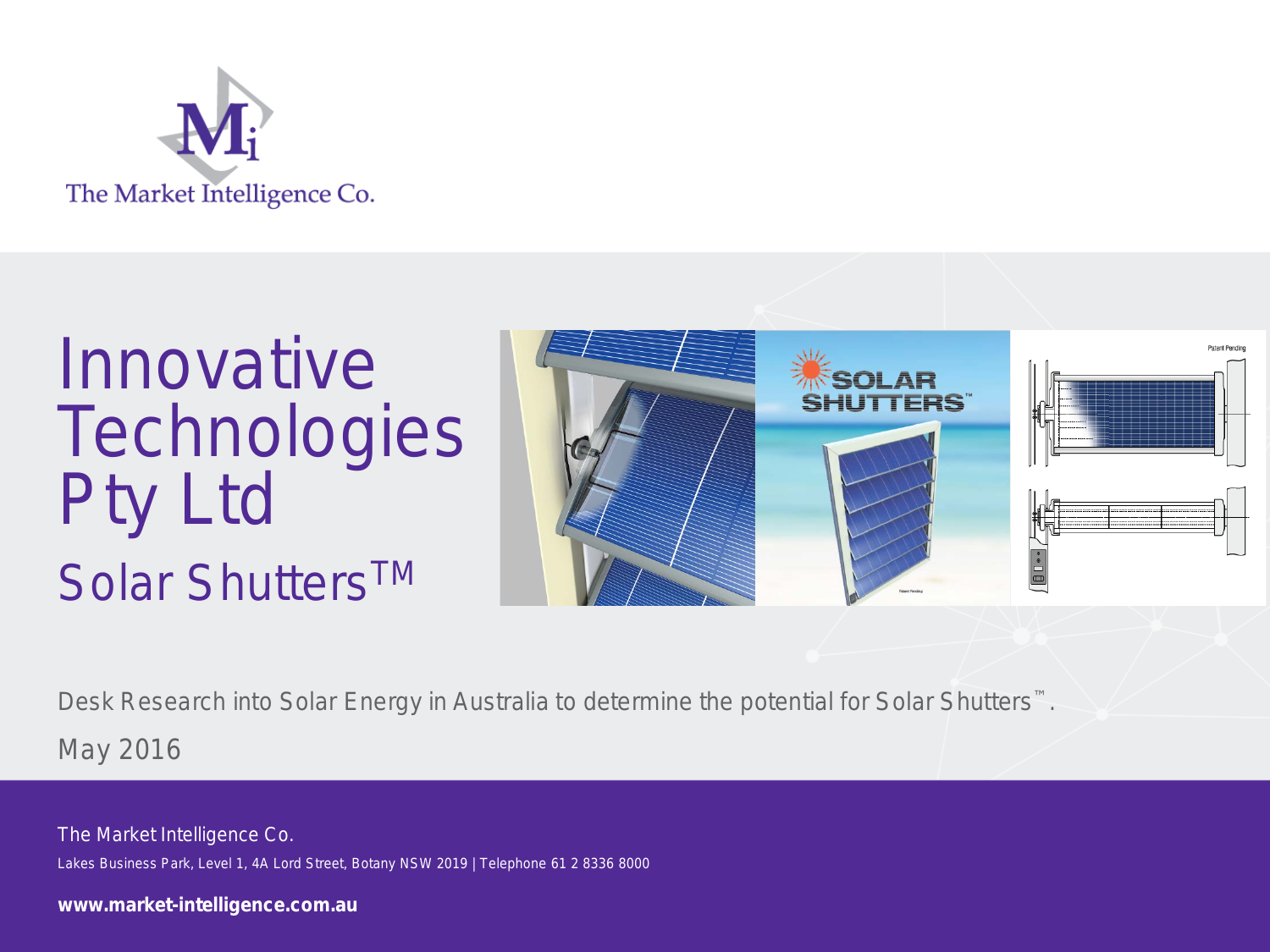

# **Table of Contents**



|                                                         | Page |
|---------------------------------------------------------|------|
| <b>Research Background</b>                              | 3    |
| <b>Research Objectives</b>                              | 4    |
| <b>Executive Summary</b>                                | 5    |
| <b>Desk Research Findings</b>                           | 10   |
| Overview of Renewable Energy in Australia               | 11   |
| Solar Roof Panel Uptake in Australia                    | 13   |
| High Rise Buildings in Australia                        | 16   |
| <b>Cost of Electricity</b>                              | 22   |
| <b>Potential Cost Saving by Generating Solar Energy</b> | 26   |
| <b>Outlook for Energy Storage</b>                       | 28   |
| <b>Outlook for the Tesla Powerwall</b>                  | 29   |
| Some Other Technology Developments                      | 32   |
| <b>List of Sources Used</b>                             | 33   |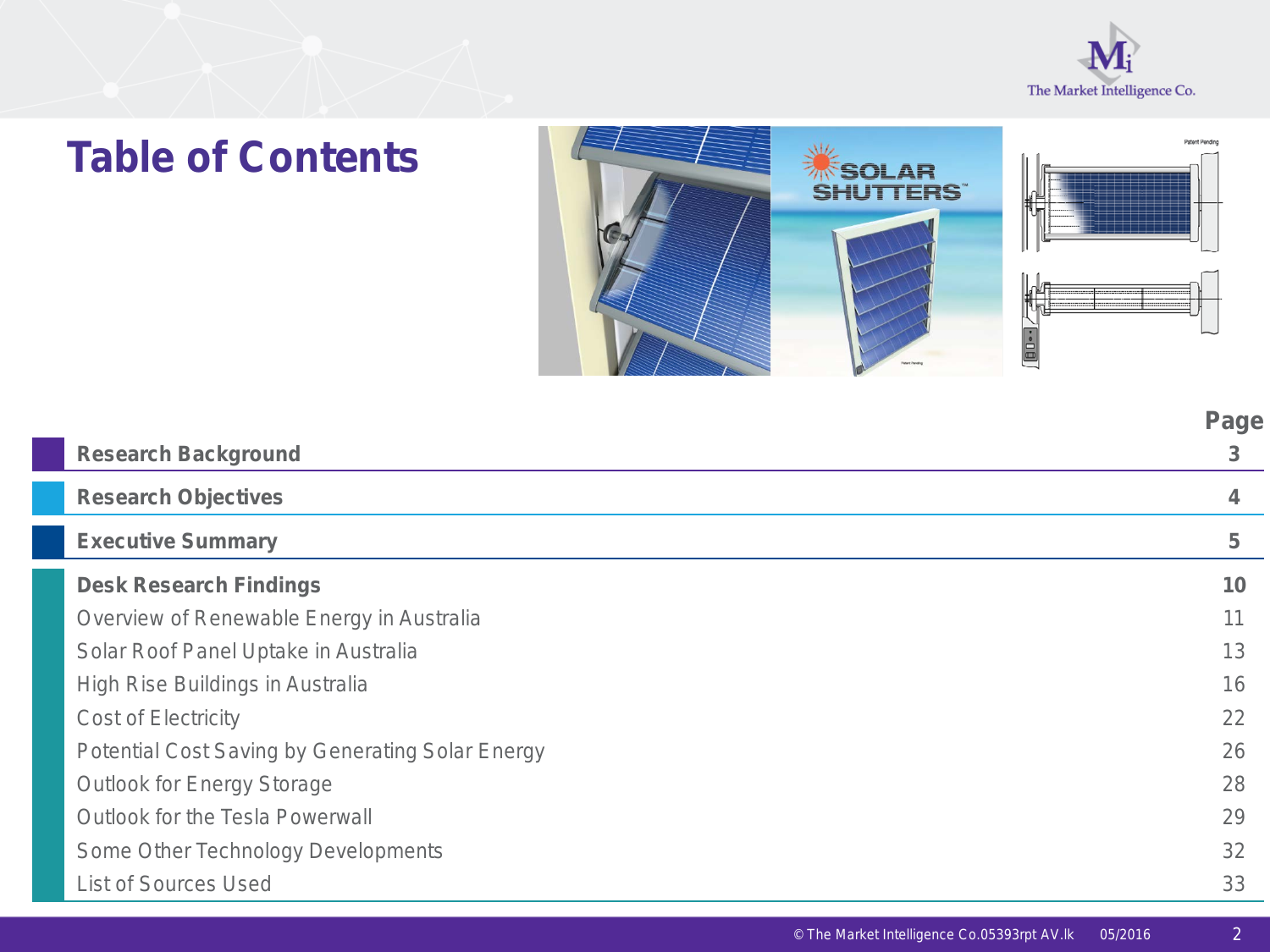

## **Research Background**

- **The Market Intelligence Co. (TMIC) was commissioned by Innovative** Technologies to conduct desk research on the status of solar energy in Australia to assist in determining the potential for its Solar Shutters™.
- Solar Shutters<sup>™</sup> have been developed to deliver renewable solar generated electricity, in particular to business offices and residential apartments that do not have rooftops to support traditional solar panels.
- We reviewed published material from a variety of sources, including:
	- o Clean Energy Council
	- o Clean Energy Regulator
	- $O$  AMFC
	- o Australian Bureau of Statistics
	- o Media publications (incl. transcripts of interviews and speeches)
	- o Academic and industry journals and magazines.
- The desk research and analysis was conducted in May 2016.



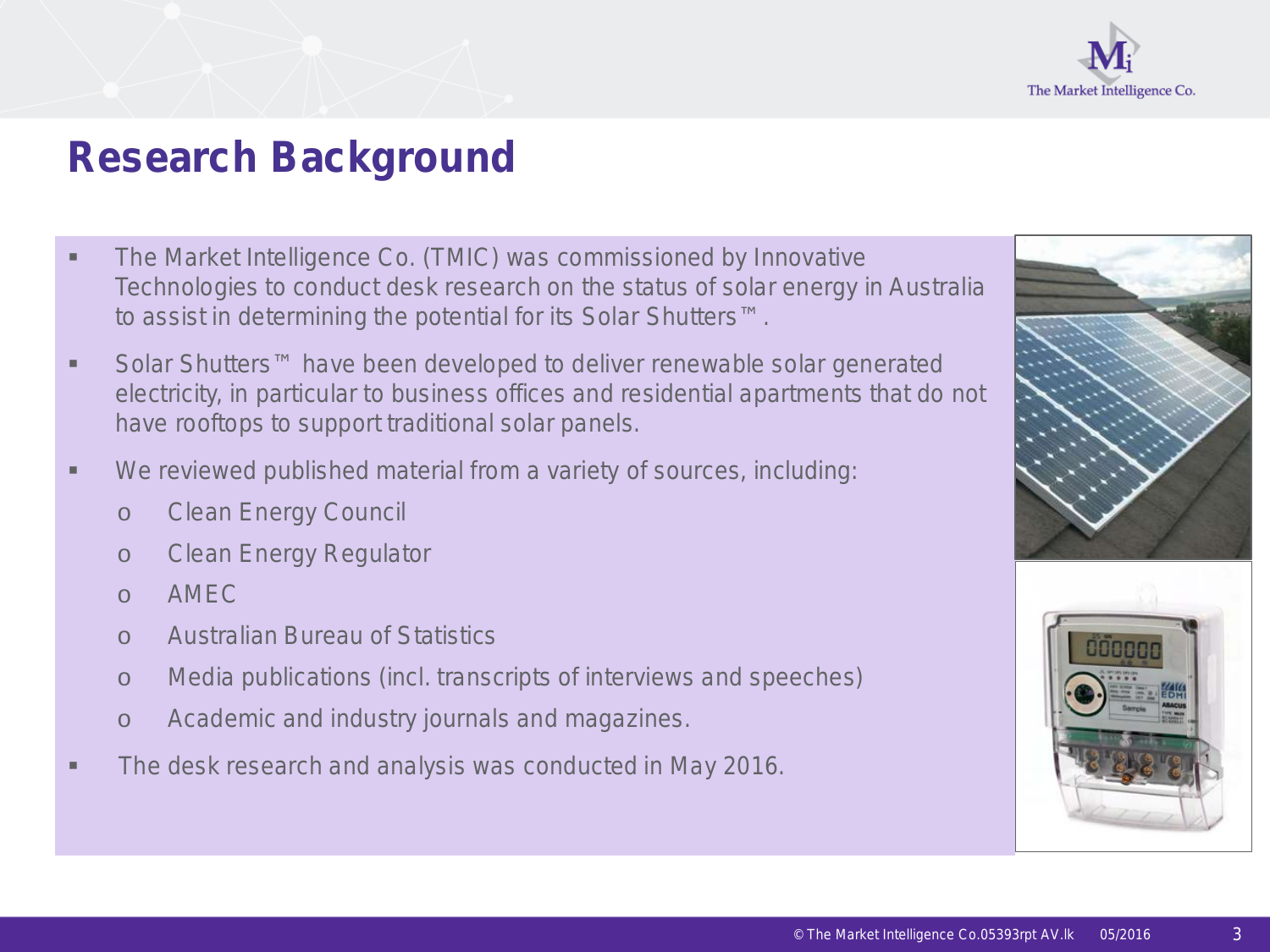

## **Research Objectives**

**The research objective was to provide Innovative Technologies with:** 

An understanding of the Solar Energy Market in Australia to assist Innovative Technologies in determining the potential uptake of its Solar Shutters™.

- Specifically by gaining an understanding of:
	- o The solar roof panel uptake over the last 5 years.
	- o The approximate number of residential apartments/units, business offices, high rise buildings (that currently have no access to utilising solar roof panels).
	- o The cost of electricity over time and potential savings by generating solar renewable electricity.
	- o The outlook for the Tesla Powerwall.\*

\*Innovative Technologies has indicated that the Solar ShuttersTM technology is compatible with the Tesla Powerwall but this has not been independently verified by TMIC.





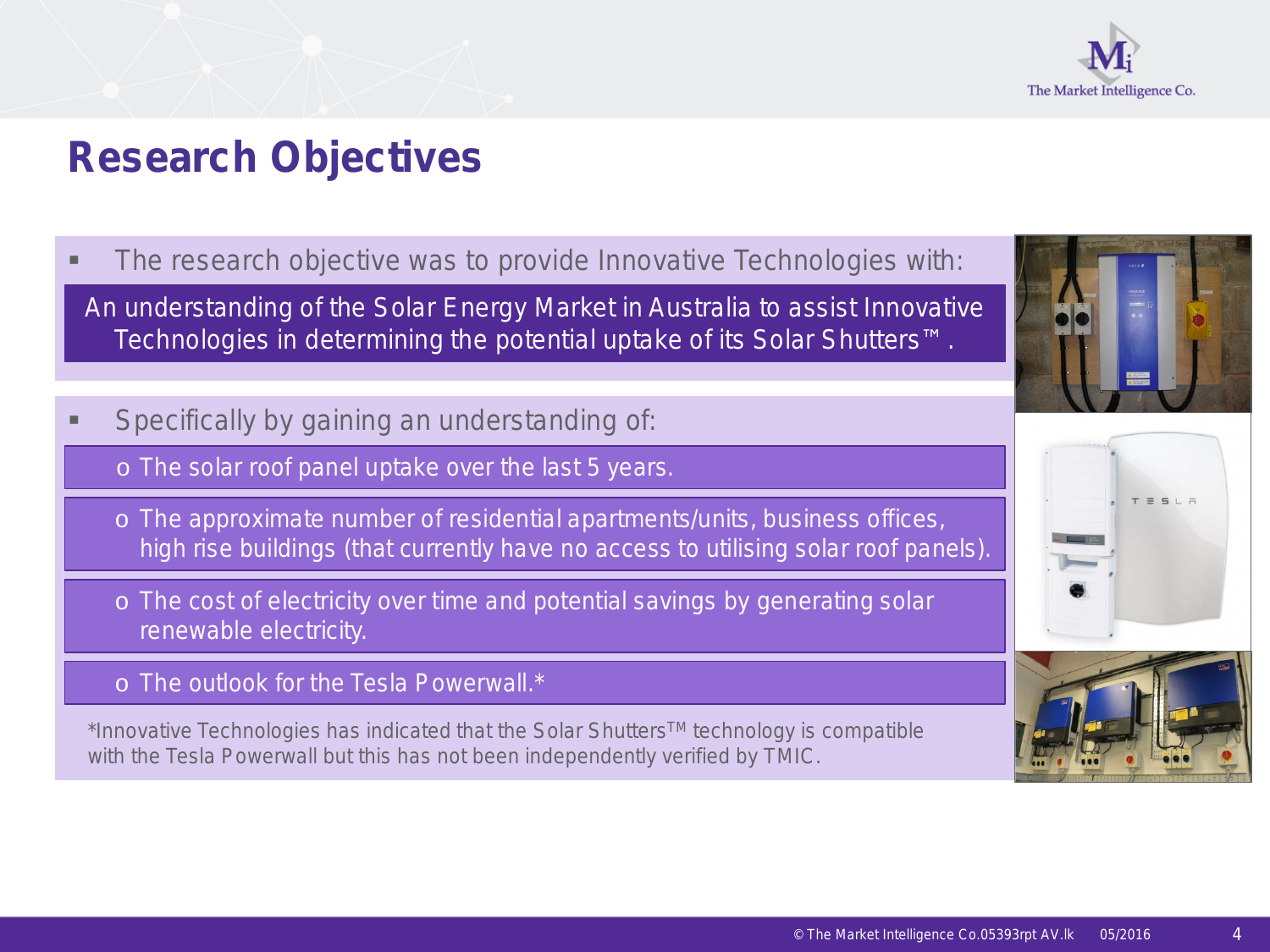

# **Executive Summary**

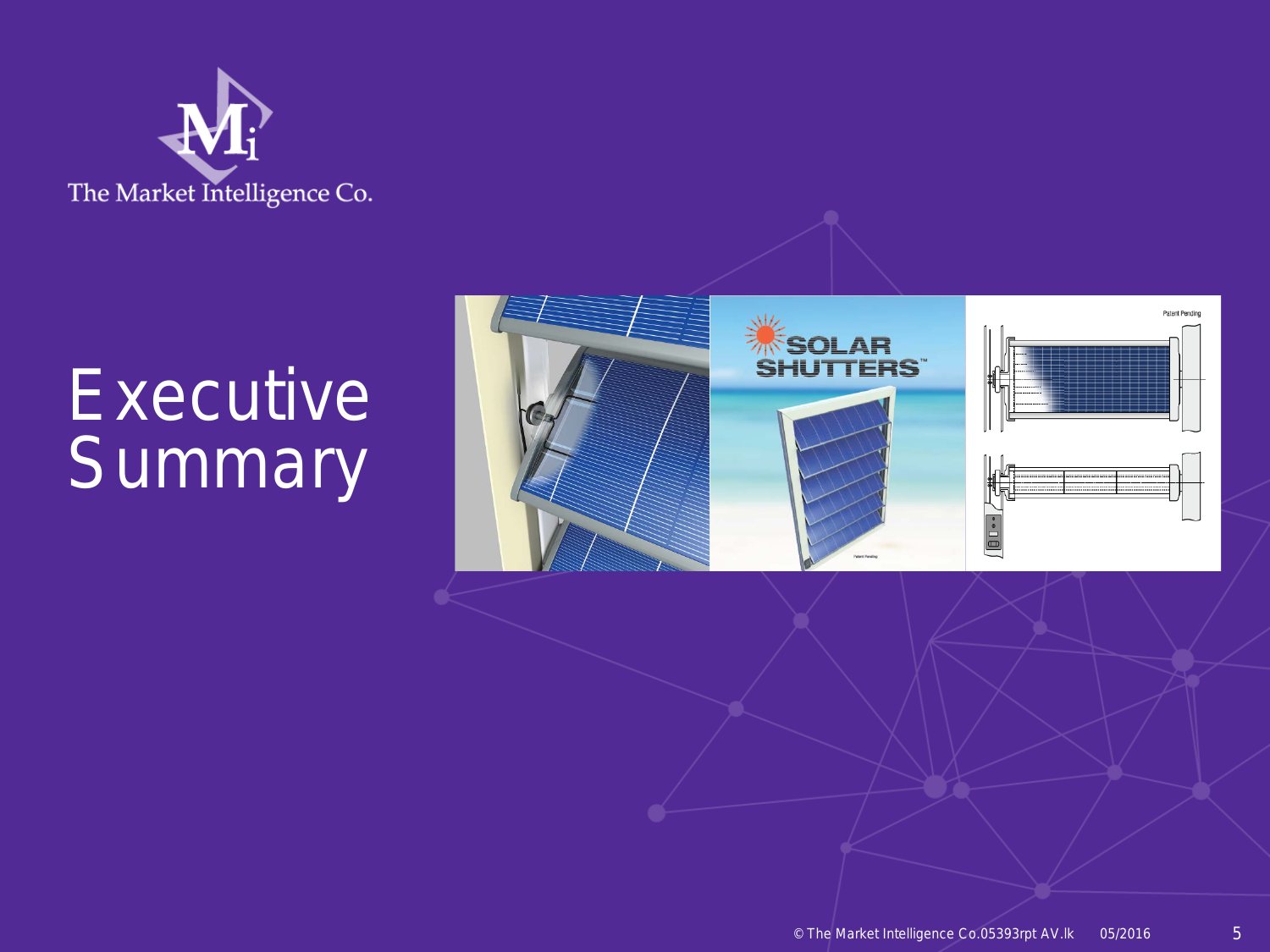

## **Executive Summary**

#### **About Solar ShuttersTM**

■ Solar Shutters<sup>™</sup> has been developed in Australia by Mark Jack Lyons and his Australian Company 'Innovative Technologies Pty Ltd' who has successfully commercialised numerous IT related business ventures.

Business references can be viewed at the company website: www.innotech.mobi under the 'About' heading, and in collaboration with his father's Australian Research and Development company Gremarol Pty Limited, who has successfully developed a ballistic polymer material called 'Matrix Armor Protection' details can be viewed at the website: www.matrixarmorprotection.net

- "Solar Shutters<sup>™</sup> is the latest development in Renewable Solar Energy Technology which provides a uniquely practical method of delivering Solar generated electricity to Business Offices and Residential Apartments who do not have rooftops to support traditional Solar Panels."
- **Traditional curtains and blinds used in residential homes and business offices have always** been used to keep the sunlight out of the room.
- Solar Shutters<sup>™</sup> capture this sunlight and convert it into Renewable Solar Energy that can be used to power home and office lights, home appliances, televisions, and business equipment such as computers and printers.

(Source: Innovative Technologies Pty Ltd; this has not been independently verified by TMIC.)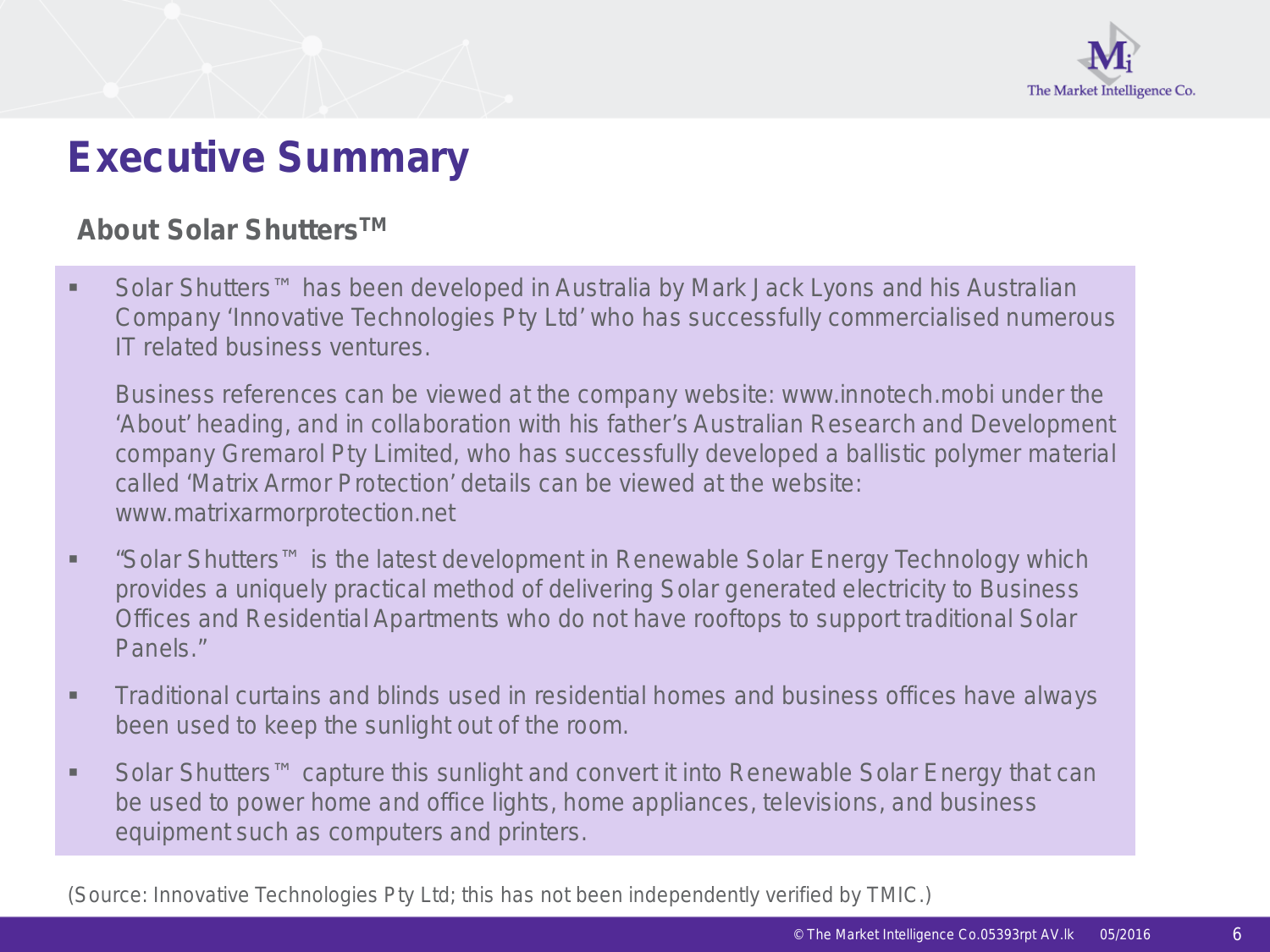

## **Executive Summary cont'd**

#### **About Solar ShuttersTM cont'd**

- Solar Shutters<sup>™</sup> will be manufactured in a range of different sizes and decorative framing such as different wood stain finishes for residential home and different colours or marble and metallic effects for business offices.
- "Solar Shutters<sup>™</sup> offer a uniquely powerful and practical Renewable Solar Energy solution providing Off-grid power and reducing grid and peak electricity costs as well as presenting Businesses with a tax deductable expense."
- "Solar Shutters<sup>™</sup> therefore represents the potential to supply millions of Business Offices and Residential Apartments with huge Global License and Franchise Potential."
- Patent protection for the Solar Shutters<sup>™</sup> product, designs and technology have been filed in Australia and South Africa. Other Global Patents will be filed for Global Commercialisation at the appropriate times.
- **The desk research findings support that the energy efficiency market and its associated products/equipment is growing, suggesting that there is potential for the Solar ShuttersTM product and technology in Australia.**

(Source: Innovative Technologies Pty Ltd; this has not been independently verified by TMIC.)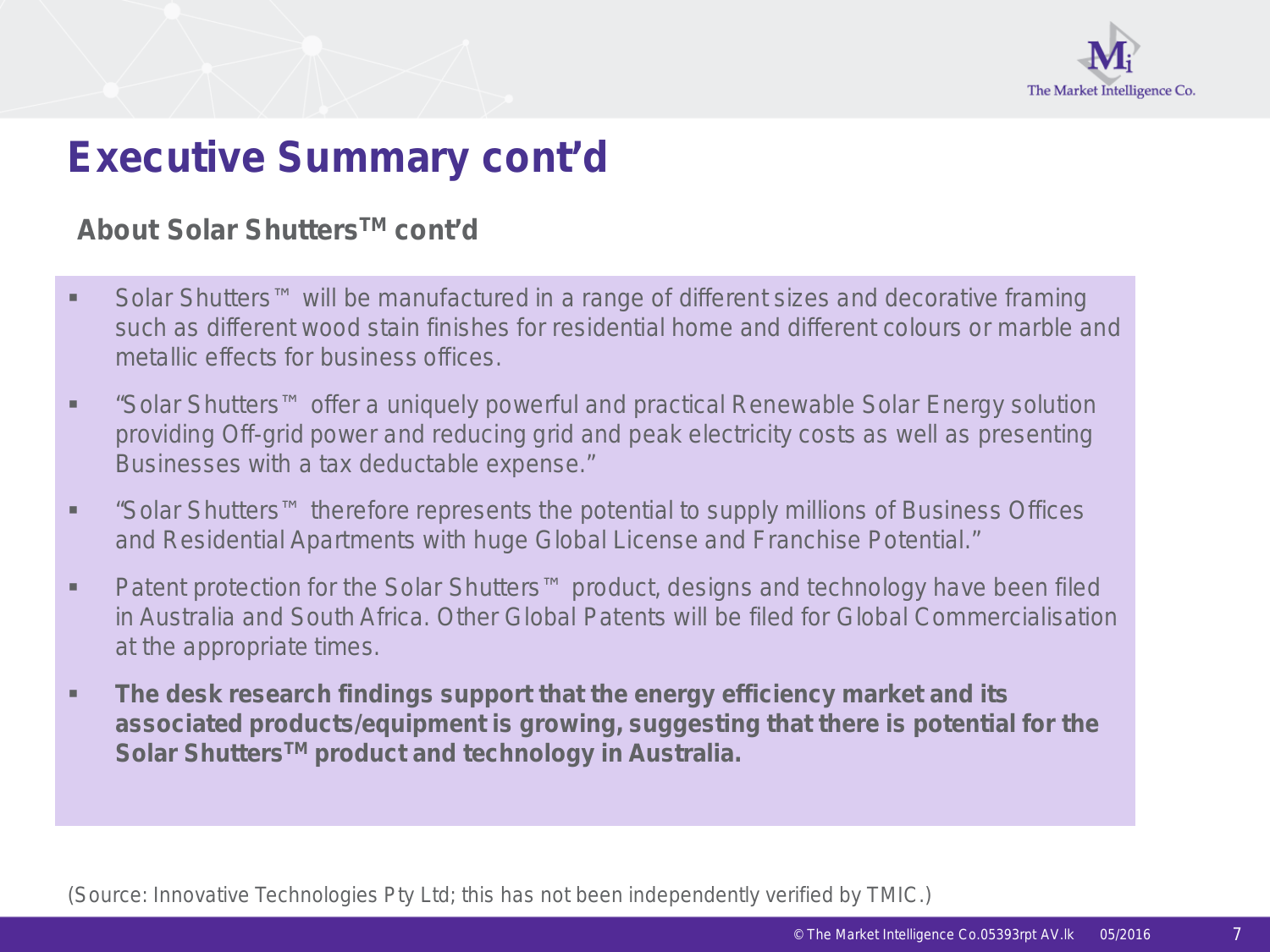

## **Executive Summary cont'd**

#### **Desk Research Findings**

Small-scale solar energy and storage systems are expected to experience significant growth over the next few years.

| <b>Solar Roof Panels</b>   | Nearly 10% of household electricity is delivered by rooftop solar systems.<br>$\bullet$<br>There are over 1.5 million small-scale solar PV systems in Australia; current average<br>$\bullet$<br>system size is around 5kW.<br>Nearly 1 in 5 households have solar PV panel systems – conversely, over 4 in 5<br>households currently do not have rooftop solar PV.                                                                                                                                                                                                       |
|----------------------------|---------------------------------------------------------------------------------------------------------------------------------------------------------------------------------------------------------------------------------------------------------------------------------------------------------------------------------------------------------------------------------------------------------------------------------------------------------------------------------------------------------------------------------------------------------------------------|
|                            |                                                                                                                                                                                                                                                                                                                                                                                                                                                                                                                                                                           |
| <b>High Rise Buildings</b> | • Solar Shutters <sup>TM</sup> are specifically designed and configured to be utilised in high<br>rise residential and commercial buildings.<br>Government priority to improve energy efficiency in mid-tier commercial buildings. It<br>$\bullet$<br>is estimated that there are up to 80k mid-tier commercial high-rise buildings in<br>Australia.<br>Residential high-rise dwelling approvals have increased significantly in recent years<br>$\bullet$<br>(around 72,000 in 2015), up from around 280k such dwellings in 2011. This trend is<br>expected to continue. |
|                            |                                                                                                                                                                                                                                                                                                                                                                                                                                                                                                                                                                           |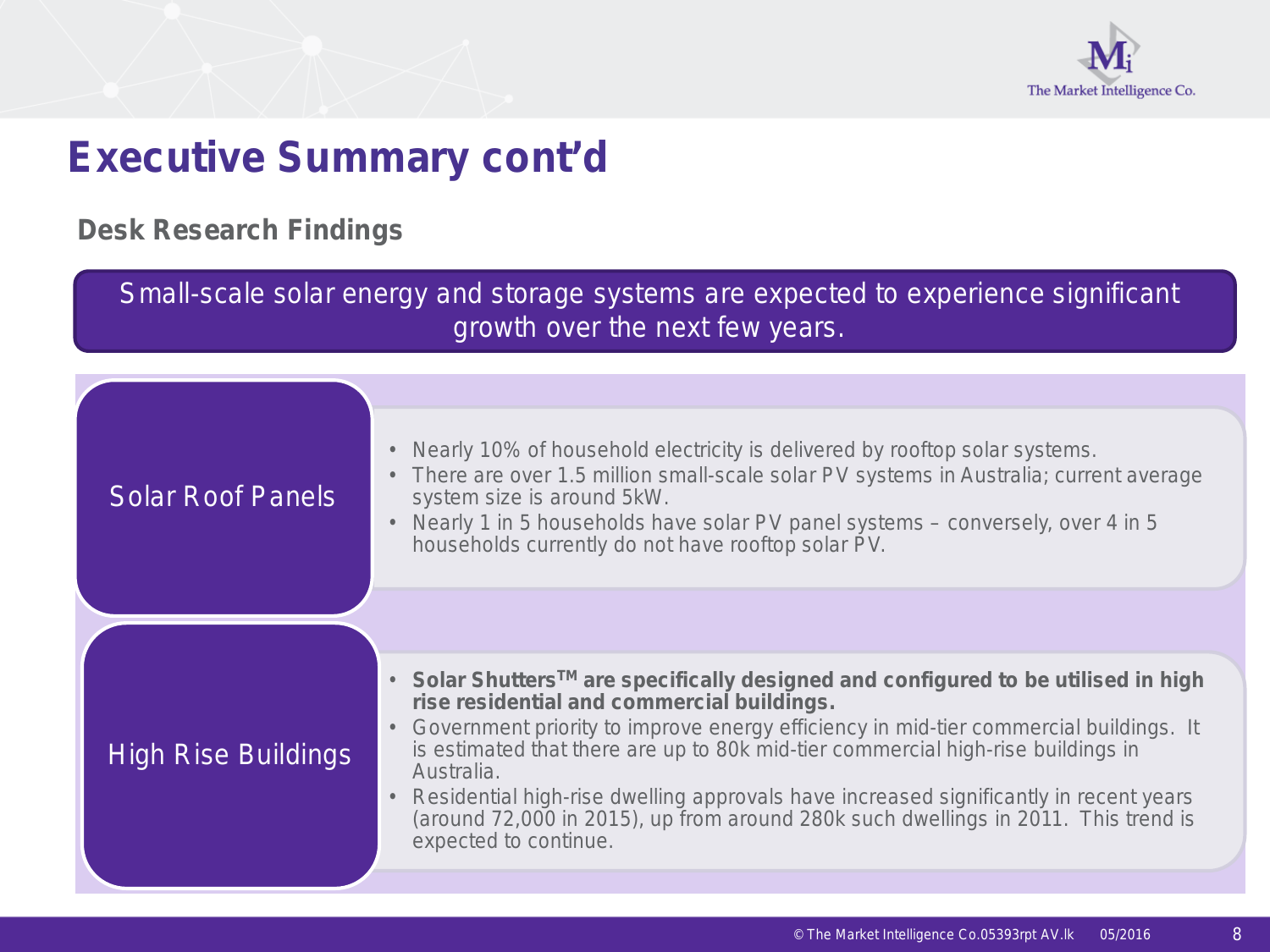

## **Executive Summary cont'd**

### **Desk Research Findings cont'd**

| <b>Cost of Electricity</b><br>and Potential<br><b>Savings</b> | Electricity prices are governed by state/regional jurisdictions.<br>Average national electricity prices increase by 1.1% per annum.<br>Cost savings by installing solar PV panel systems in the commercial sector averaged<br>$\bullet$<br>around \$4.3k per installation in 2014.<br>Rebates for feeding back into the grid are being wound back; future cost savings to<br>$\bullet$<br>be driven by behind-the-meter consumption.                                                                                                                                                                                           |
|---------------------------------------------------------------|--------------------------------------------------------------------------------------------------------------------------------------------------------------------------------------------------------------------------------------------------------------------------------------------------------------------------------------------------------------------------------------------------------------------------------------------------------------------------------------------------------------------------------------------------------------------------------------------------------------------------------|
|                                                               |                                                                                                                                                                                                                                                                                                                                                                                                                                                                                                                                                                                                                                |
| <b>Tesla Powerwall</b><br><b>Outlook</b>                      | • The Solar Shutter <sup>TM</sup> products and technology are designed to be compatible<br>with the Tesla Powerwall product and utilisation, thereby offering high rise<br>residential and commercial buildings the Tesla Powerwall with solar powered<br>recharge capability.<br>The energy storage market is expected to expand exponentially.<br>$\bullet$<br>Tesla views Australia as a top priority market; Tesla Powerwall installations<br>commenced in January 2016.<br>Current payback period is too long for most residential applications, but cost of<br>storage systems is expected to halve in the next 5 years. |
|                                                               |                                                                                                                                                                                                                                                                                                                                                                                                                                                                                                                                                                                                                                |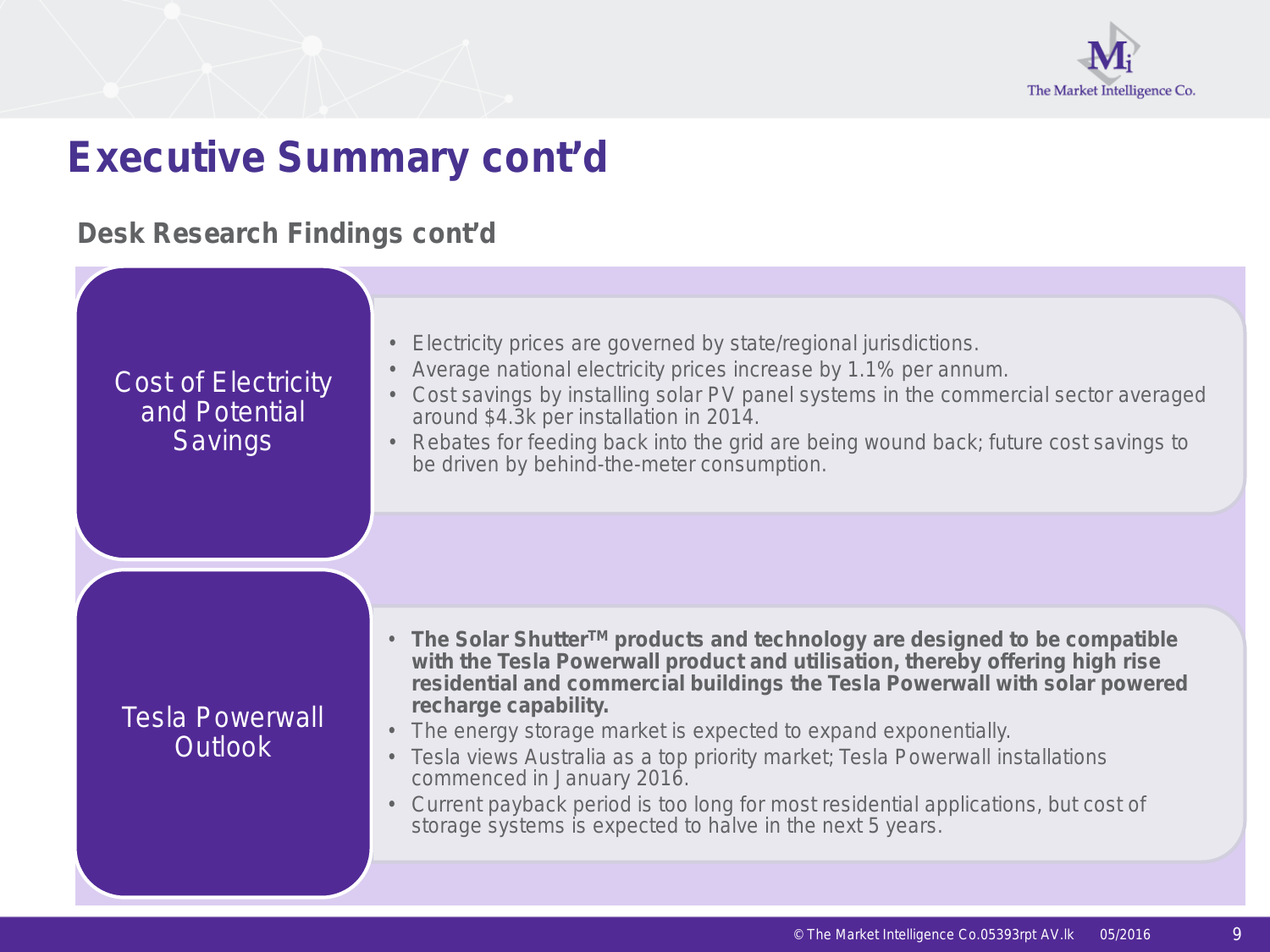

# Desk Research Findings

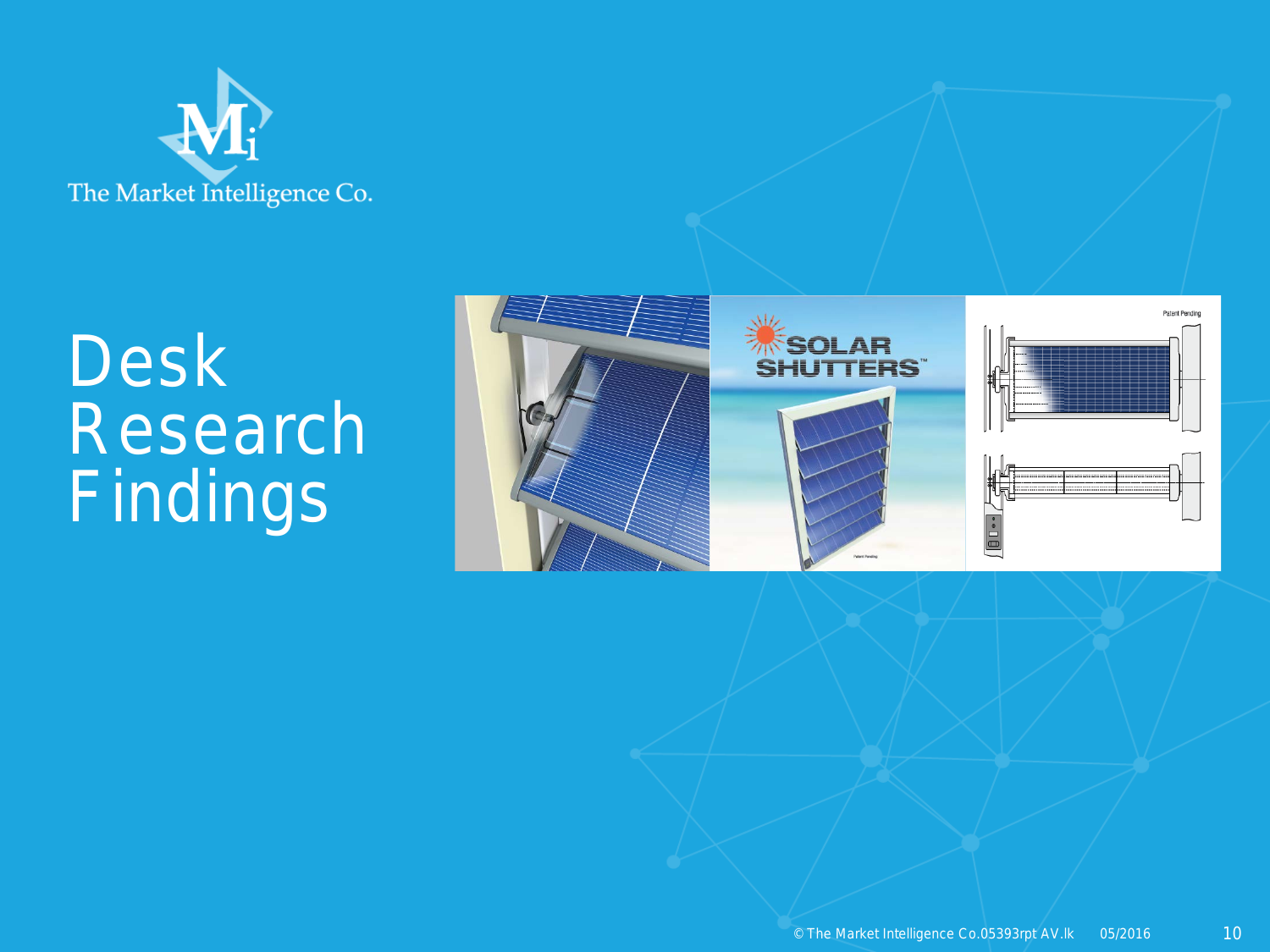

## **Overview of Renewable Energy in Australia**

- The objectives of the Renewable Energy (Electricity) Act 2000 are<sup>1</sup>:
	- o To encourage the additional generation of electricity from renewable sources.
	- o To reduce emissions of greenhouse gases in the electricity sector.
	- o To ensure that renewable energy sources are ecologically sustainable.

This is done through the issuing of certificates for the generation of electricity using eligible renewable energy sources and requiring certain purchasers (called liable entities) to surrender a specified number of certificates for the electricity that they acquire during a year.<sup>1</sup>

The Federal Government has committed to a 23% Renewable Energy Target (RET) by 2020.<sup>2</sup>

This means an additional 33,000 gigawatt hours in renewable energy by 2020. Separately, smallscale solar PV systems are expected to supply about 12,000 gigawatt hours.<sup>3</sup>

(Note: there will be a Federal Election on 2 July, 2016. The Australian Labour Party (ALP) which is currently in opposition, recently announced an increased focus on renewable energy should they win the election.)

■ 4 States/Territories have renewable energy targets in place, ie. ACT, South Australia, Queensland and Victoria. For example, the QLD Government has set a target of 1 million solar roof tops in Queensland by 2020.4

<sup>1</sup> Australian Government, Federal Register of Legislation, www.legisation.gov.au.

<sup>2</sup> The Australian Financial review (28 May, 2016)

<sup>3</sup> The Courier Mail (11 May, 2016)

<sup>4</sup> http:www.esdnews.com.au (24 & 25 May, 2016)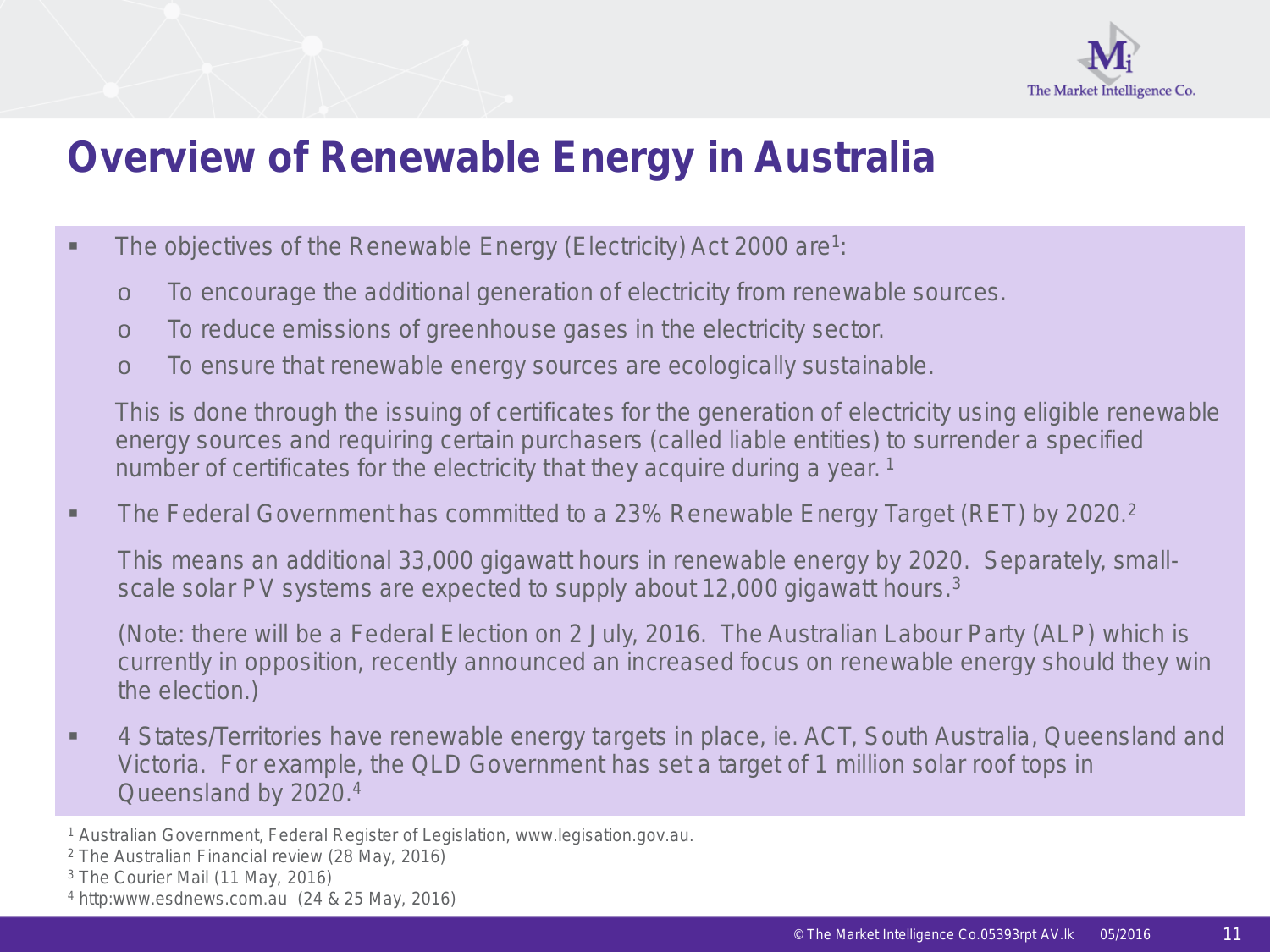

## **Overview of Renewable Energy in Australia cont'd**

 **Renewable energy** provided **13.47%** of Australia's electricity in 2014, split by renewable technology  $as<sup>1</sup>$ :

| <b>Technology</b>                                           | <b>Generation</b><br>(GWh) | % of Total<br><b>Generation</b> | This has <b>increased</b> to                                       |
|-------------------------------------------------------------|----------------------------|---------------------------------|--------------------------------------------------------------------|
| <b>Hydro</b>                                                | 14,555                     | 6.19%                           | 5.0TWh and 2.6% by April<br>2016, or nearly 10% of                 |
| Wind                                                        | 9,777                      | 4.16%                           | household electricity<br>use <sup>2</sup>                          |
| <b>Household and</b><br><b>Commercial Solar</b><br>(<100kW) | 4,834                      | 2.06%                           |                                                                    |
| <b>Bio Energy</b>                                           | 2,400                      | 1.02%                           |                                                                    |
| Large-scale Solar                                           | 118                        | 0.05%                           | Tasmania has the highest                                           |
| <b>Other Renewable</b><br>(eg. Geothermal, Marine)          | 0.54                       | $< 0.01\%$                      | penetration of renewable energy<br>(95%, mainly Hydro) followed by |
| <b>Total Renewable</b>                                      | 31,684                     | 13.47%                          | SA (40%). NSW has the lowest<br>penetration (6%). <sup>1</sup>     |

<sup>1</sup> Clean Energy Australia Report 2014, Clean Energy Council.

2 [http://reneweconomy.com.au/2016/rooftop-solar-now-accounts-for-2-6-of-Australia-Demand](http://reneweconomy.com.au/2016/rooftop-solar-now-accounts-for-2-6-of-Australia-Demand%20(11) (11 May, 2016)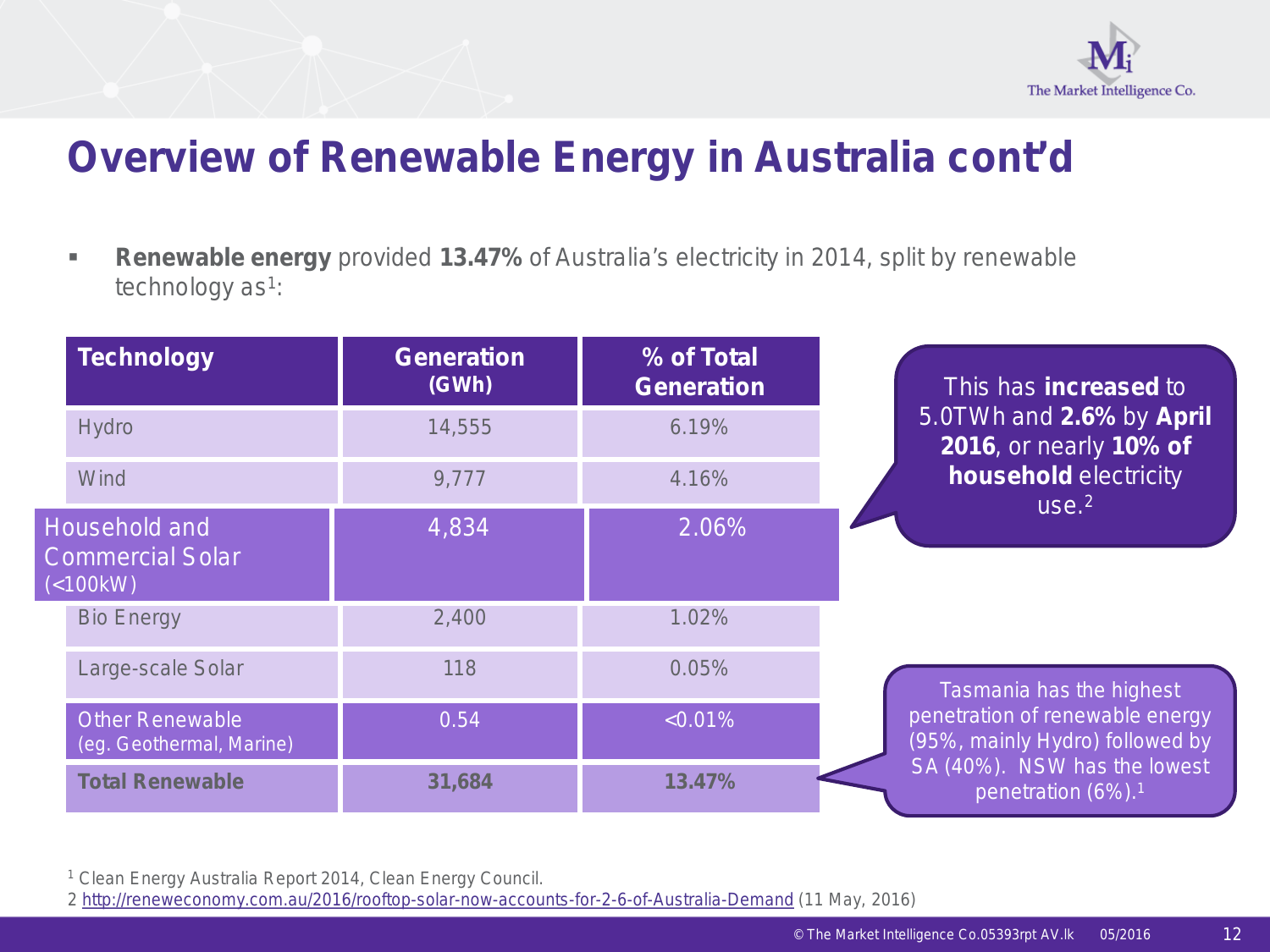

## **Solar Roof Panel Uptake in Australia**

• The table below lists all small-scale solar photovoltaic (PV) panel systems that have had certificates validly created against them as of 1 April, 2016, including new installations, upgrades to existing systems and stand-alone (off-grid systems):1

| Year                                           | 2010    | 2011    | 2012                                                                          | 2013    | 2014    | 2015     | 2016    | <b>Total</b>                                                                                        |                                                                         |
|------------------------------------------------|---------|---------|-------------------------------------------------------------------------------|---------|---------|----------|---------|-----------------------------------------------------------------------------------------------------|-------------------------------------------------------------------------|
| No. Of Solar<br><b>Panel</b><br><b>Systems</b> | 198,208 | 360,745 | 343,320                                                                       | 200,407 | 180,137 | 138,955* | 20,989* | 1,527,864*                                                                                          | Over 1.5 million<br>installations to<br>date. Current<br>average system |
|                                                |         |         | Period of peak<br>rebate tariffs which<br>have subsequently<br>been decreased |         |         |          |         | The combined<br>rated output of<br>these small-<br>scale solar<br>installation is<br>4,809,062 kWh. | $size = 5kW$                                                            |

The current breakdown of small scale solar installations by state:

| 1Yo        | 22%        | %         | 31%                                                                    | 13%       | $\overline{\mathcal{O}}$ | 18%        | 13%       |
|------------|------------|-----------|------------------------------------------------------------------------|-----------|--------------------------|------------|-----------|
| <b>ACT</b> | <b>NSW</b> | <b>NT</b> | <b>QLD</b>                                                             | <b>SA</b> | TAS                      | <b>VIC</b> | <b>WA</b> |
|            |            |           | QLD has the most solar roof panel<br>systems, followed by NSW and VIC. |           |                          |            |           |

\* The 2015 and 2016 figures will continue to rise due to how the data is collated, ie. a 12-month creation period for registered persons to create small-scale technology certificates.

<sup>1</sup> Clean Energy Regulator,<http://www.cleanenergyregulator.gov.au/RET>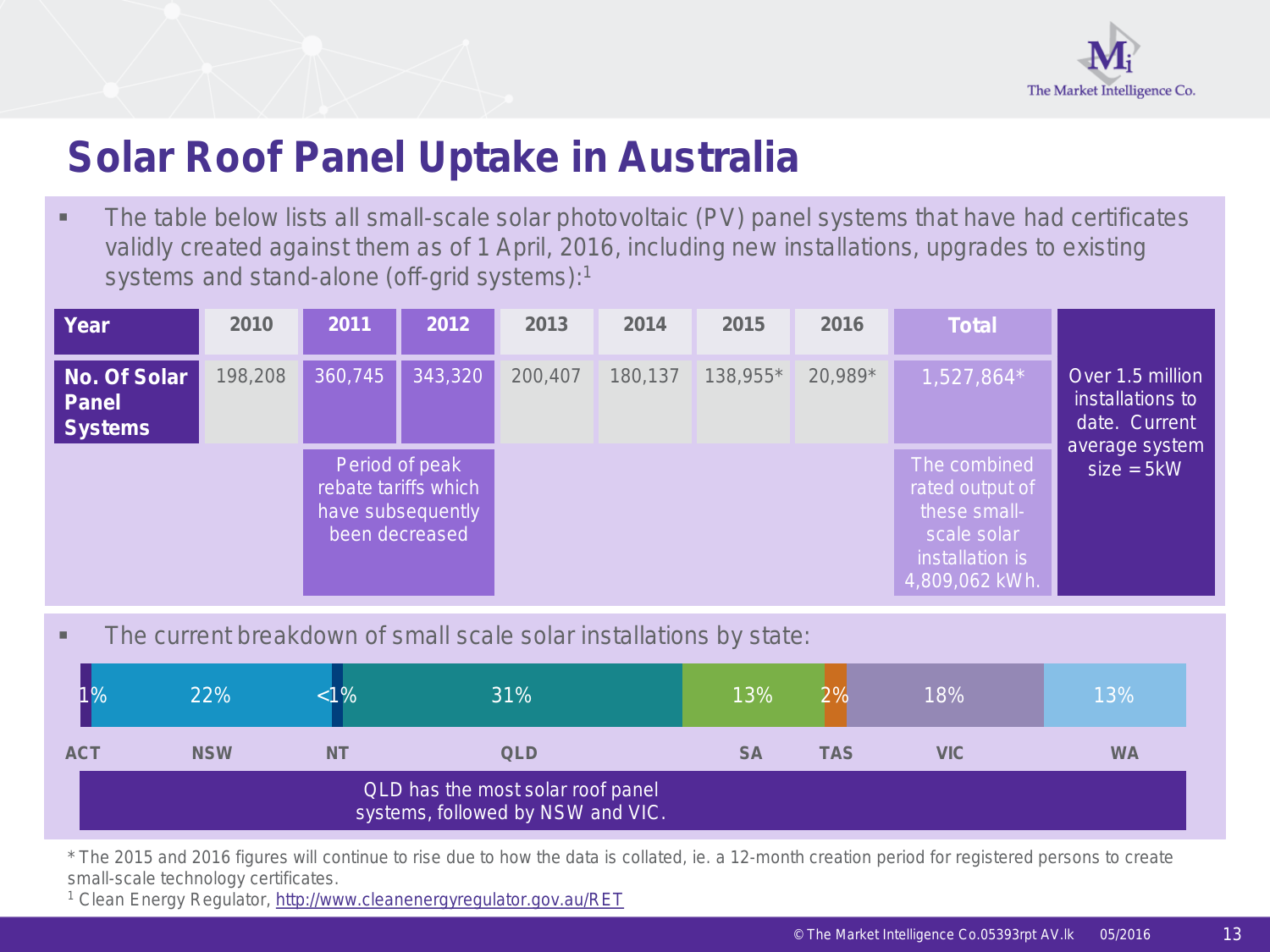

## **Solar Roof Panel Uptake in Australia cont'd**

 Although QLD counts the highest number of small-scale solar PV panel systems overall, based on the number of households in each state, penetration is highest in SA (nearly 1 in 3 households), followed by QLD and WA.

| <b>State</b>                                                 | <b>ACT</b> | <b>NSW</b> | <b>NT</b> | <b>QLD</b> | <b>SA</b> | <b>TAS</b> | <b>VIC</b> | <b>WA</b> | <b>Total</b><br><b>Australia</b> |
|--------------------------------------------------------------|------------|------------|-----------|------------|-----------|------------|------------|-----------|----------------------------------|
| No. Of<br>Installations <sup>1</sup><br>(2016)               | 16,655     | 331,378    | 5,334     | 470,953    | 194,927   | 26,660     | 282,295    | 199,662   | 1,527,864                        |
| No. Of<br>Households <sup>2</sup><br>(in '000, 20 <u>11)</u> | 139.1      | 2,689.5    | 70.7      | 1,679.0    | 660.5     | 207.5      | 2,098.8    | 874.1     | 8,420.0                          |
| <b>Estimated No. Of</b><br>Installations per<br>Household    | 0.12       | 0.12       | 0.08      | 0.28       | 0.30      | 0.13       | 0.13       | 0.23      | 0.18                             |

- We estimate that nearly 1 in 5 Australian households (18%) have small-scale solar PV panel systems.
- Around two-third of all households in Australia are located in a capital city. Melbourne (VIC) is projected to have the largest numeric increase in households, reaching 2.5 million by 2036, followed by Sydney (NSW) reaching 2.4 to 2.5 million by 2036.<sup>2</sup>
- <sup>1</sup> Clean Energy Regulator,<http://www.cleanenergyregulator.gov.au/RET>
- <sup>2</sup> Australian Bureau of Statistics, [http://www.abs.gov.au](http://www.abs.gov.au/)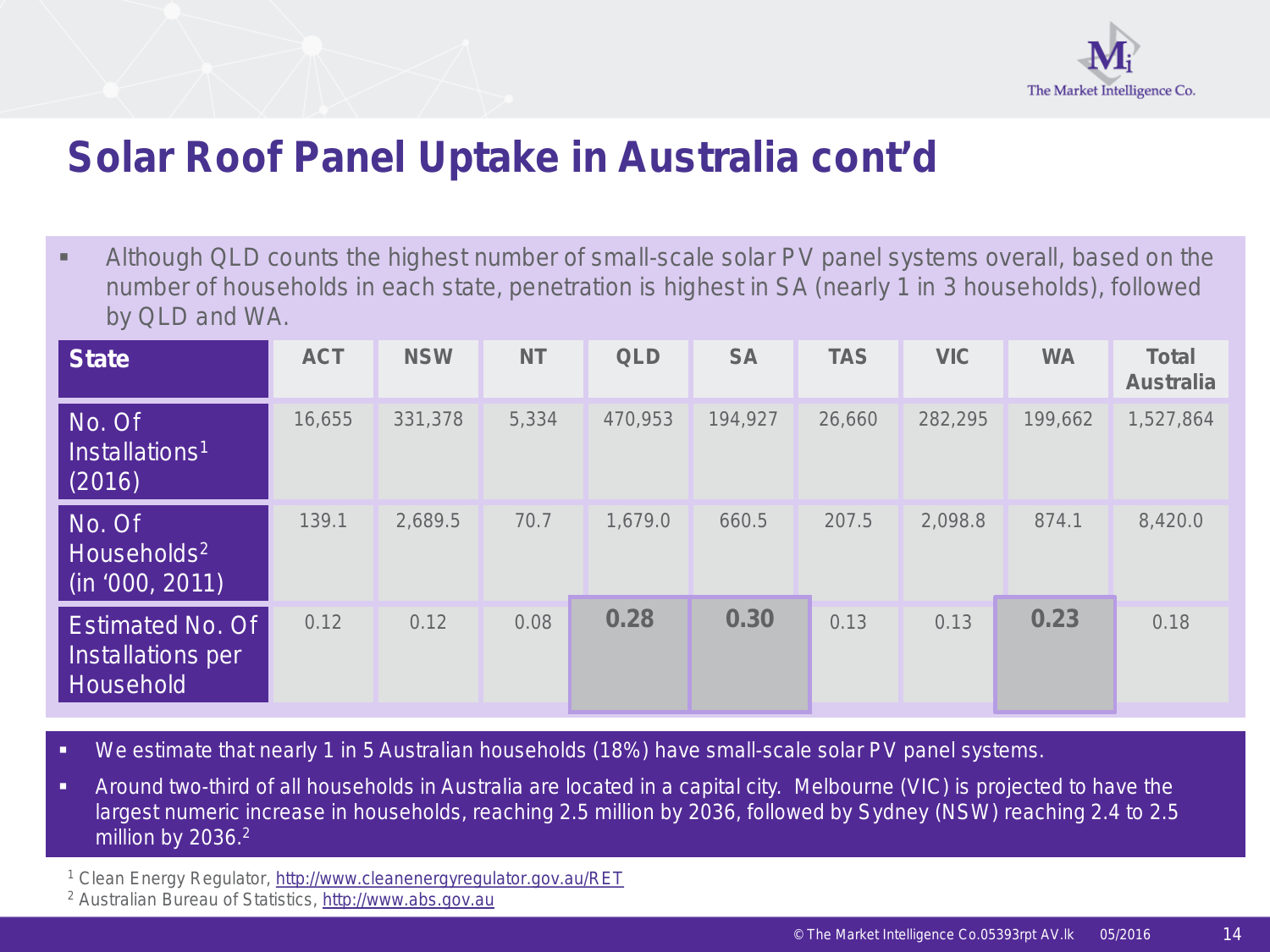

## **Solar Roof Panel Uptake in Australia cont'd**

At the end of 2014, more than 15,000 businesses had installed a solar power system.<sup>1</sup>

The types of businesses include retail stores, accommodation providers, fast food restaurants, chicken and dairy farms, breweries, wineries, office buildings, etc.1

- Solar PV uptake has been driven by significant cost reductions in solar technology cost, coupled with rising residential electricity prices and generous government incentives. The nett result is an increase from around 150 MW at the start of 2010 to over 4,500 MW in 2015.2,
- Small-scale solar systems supplied 5 terawatt hours (TWh) of electricity in the year to April 2016, out of a total of around 185.9 TWh (or 2.6%).3
- The average solar power system size has been growing to around 5.0kW in mid 2015.<sup>2</sup>
- State support schemes for solar (in the form of rebates for feeding into the grid) have been wound back. Households therefore, aim to be more self-sufficient with their system which also opens the door for storage devices.1

<sup>1</sup> Clean Energy Australia Report 2014, Clean Energy Council.

<sup>2</sup> AEMC, 2015 Residential Electricity Price Trends Report, December 2015.

<sup>3</sup> <http://reneweconomy.com.au/2016/rooftop-solar-now-accounts-for-2-6-of-Australia-Demand> (11 May, 2016)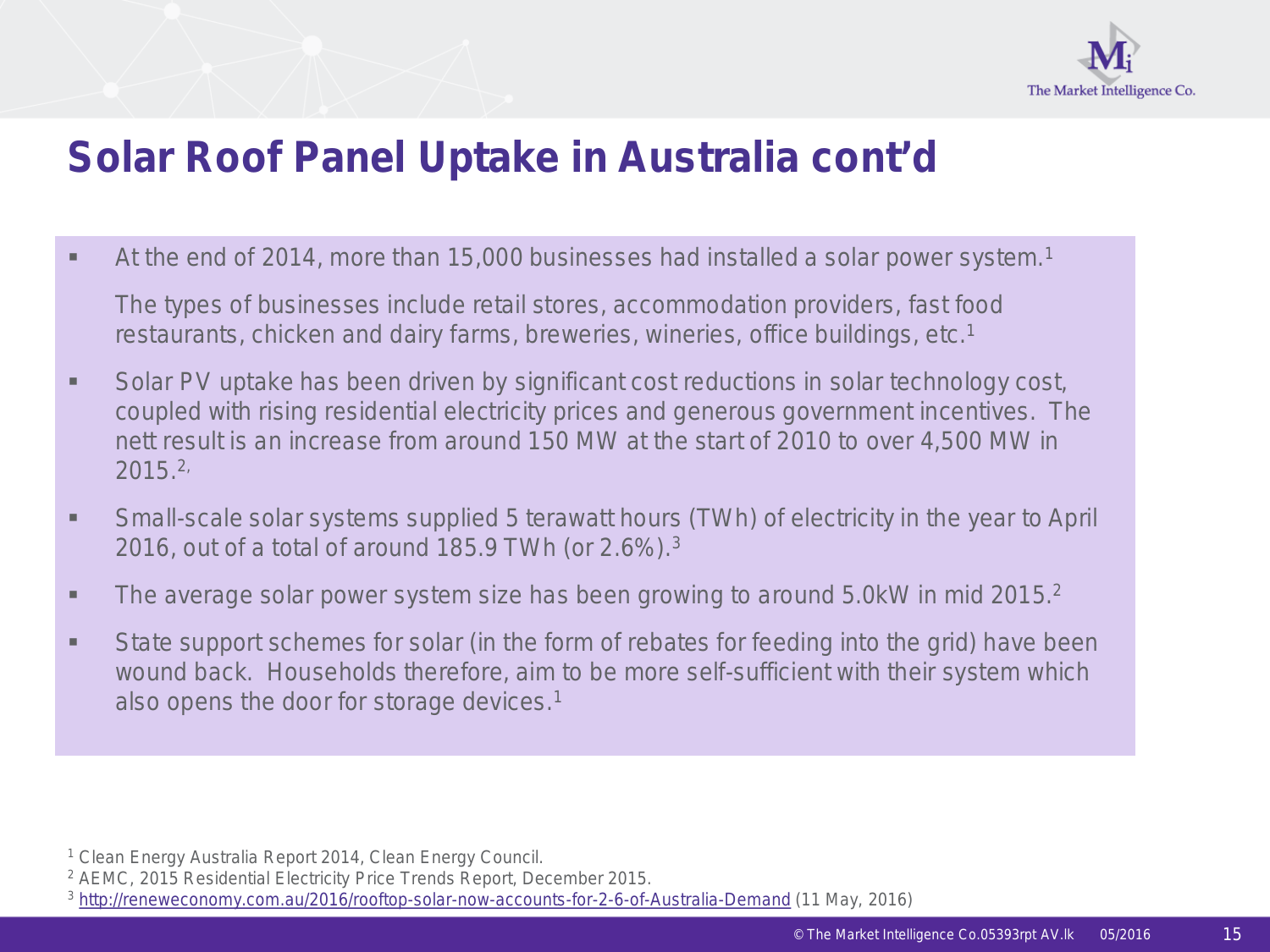

High-rise buildings are defined as being **four storeys or higher**.



- There were **281,204** occupied private **dwellings in high rise buildings in 2011.<sup>1</sup>**
- Over **72,000 high rise dwelling approvals (**for individual flats/units) in a 12-month period – accounting for nearly a third of total residential dwelling approvals in 2015. 2,1
- A further **increase** in residential high rise is expected.



- **It is estimated that there are up to 2,500 premium/Agrade** commercial office buildings in Australia.4
- In addition, up to **80,000 mid-tier buildings (est.)**, which are the focus of the national **energy productivity improvement program.**3
- 1 Australian Bureau of Statistics, 2011 Census of Population and Housing, [www.abs.gov.au](http://www.abs.gov.au/). Note: the next Census will be published in 2017.
- 2 [http://www.businessinsider.com.au](http://www.businessinsider.com.au/) (2 November, 2015)
- 3 Mid-tier commercial office buildings in Australia: A national pathway to improve energy productivity.
- <sup>4</sup> Ernst & Young: Mid-tier commercial office buildings in Australia.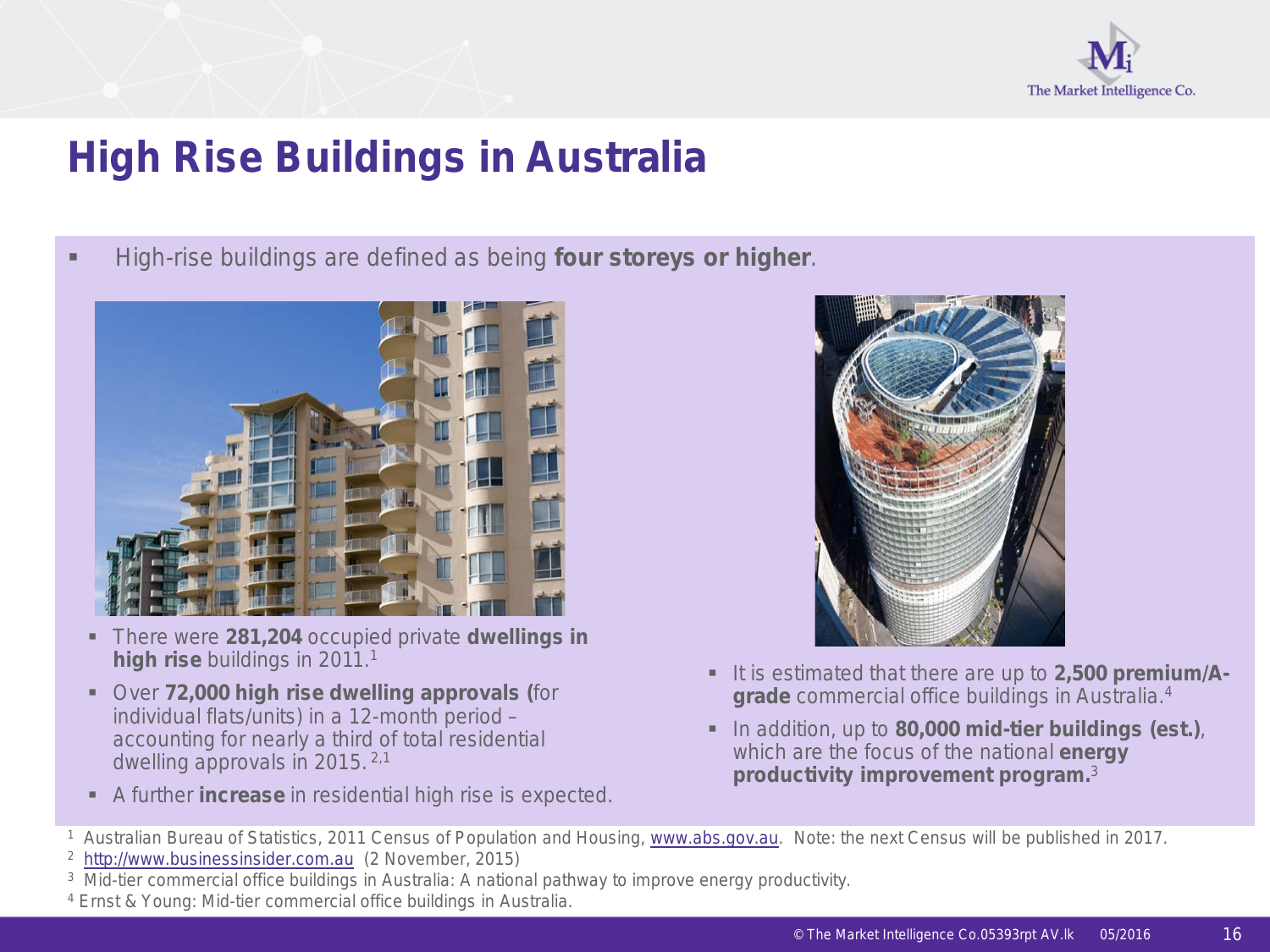

 The **Green Building Council Australia** (GBCA) was established in 2002 to develop a **sustainable** property industry in Australia.

It promotes green building practices, technologies, design practices and processes, hoping to integrate green practices into building construction and operation. GBCA operates a national environmental rating system for buildings  $-$  Green Star<sup>1</sup>

- According to GBCA's CEO, **23% of CBD office stock** is now **Green Star-rated**  and the industry has been extremely effective at tackling the energy efficiency of premium and A-grade building stock.2
- **However, a large portion of the market has lagged behind** due to a range of barriers, split incentives, lack of skills and expertise. 2
- **Mid-tier buildings** are commonly defined as the B, C and D-grade buildings, usually found in the capital city CBDs and fringe areas, suburban centres and some regional towns.2
- In 2015 Australia had up to 52 million square metres of mid-tier building stock.<sup>2</sup>

*"Improving the energy efficiency of buildings is widely regarded as one of the most costeffective opportunities to cut greenhouse gas emissions. The mid-tier office sector presents huge opportunities, and our industry can be an example for energy efficiency and greenhouse gas emissions reduction around the world."*  (Katy Dean, GBCA)

 $\frac{1 \text{ http://www.gbca.org.au}}{2 \text{ https://www.dbca.org.au/news}}$  $\frac{1 \text{ http://www.gbca.org.au}}{2 \text{ https://www.dbca.org.au/news}}$  $\frac{1 \text{ http://www.gbca.org.au}}{2 \text{ https://www.dbca.org.au/news}}$  (18 November, 2015)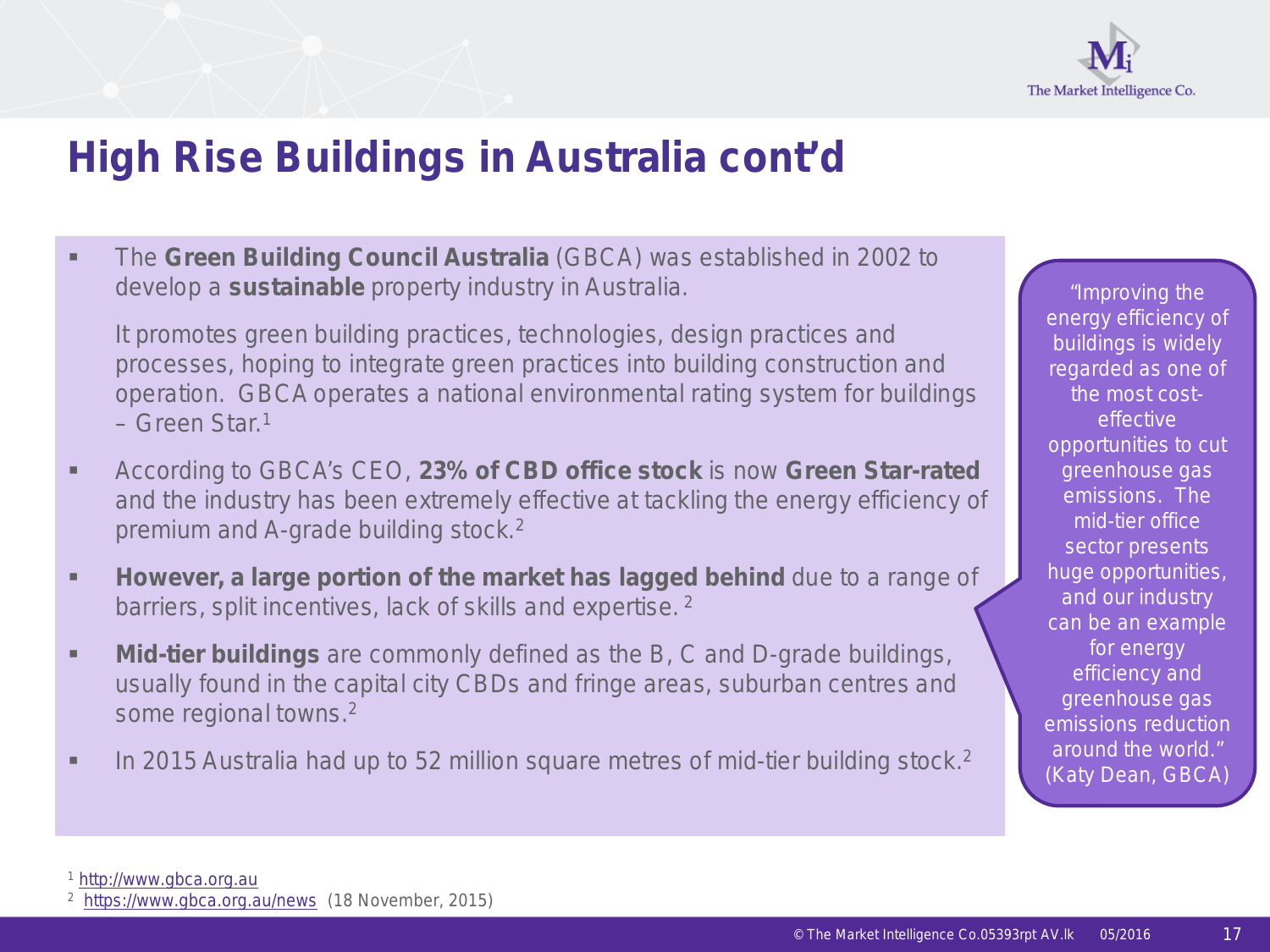

## Residential

- In 2009/10, 11% of the 8.4 million households living in private dwellings, were living in flats, units or apartments (including but not limited to high rise buildings).<sup>1</sup>
- **Higher density housing was more common in capital cities, particularly in Sydney** where 23% of households were living in flats, units or apartments in 2009/10.<sup>1</sup>
- The 2011 Census found **281,204 occupied flats, units and apartments in 4 or more storey blocks**. This equates to **3.5%** of the total occupied dwellings, up from around 2% in 2001. (Note: Including low rise, the total for occupied flats, units and apartments amounted to just over 1 million dwellings, up from around 900,000 in 20109/10.)1
- The **high-rise unit approvals** sector has been a key driver of the lift in overall dwelling approvals over recent years – averaging around **6,000 per month**. 3
- **This is more than double the approvals for high-rise units in 2010/11 (31,496) and** nearly four times those in 2009/10 (18,567). <sup>1</sup>
- As city populations grow, we can expect to see more high-rises over the next 5 to 10 years. 2

While the number of townhouses and low-rise development approvals have been on the decline since 2010, **developers of high-rise apartments** have stepped into the breach with the **number of approvals skyrocketing**. 4

<sup>1</sup> Australian Bureau of Statistics, ABS Year Book Australia 2012 and 2011 Census of Population and Housing, www.abs.gov.au

[<sup>2</sup> http://www.domain.com.au/advice/the-rise-of-highrises/](http://www.domain.com.au/advice/the-rise-of-highrises/) (24 November, 2014)

<sup>3</sup> [http://blog.corelogic.com](http://blog.corelogic.com/) (5 April, 2016)

<sup>4</sup> [Http://www.afr.com/personal-finance/apartmetnt-investments-heaven-or-hell](http://www.afr.com/personal-finance/apartmetnt-investments-heaven-or-hell) (19 February, 2016)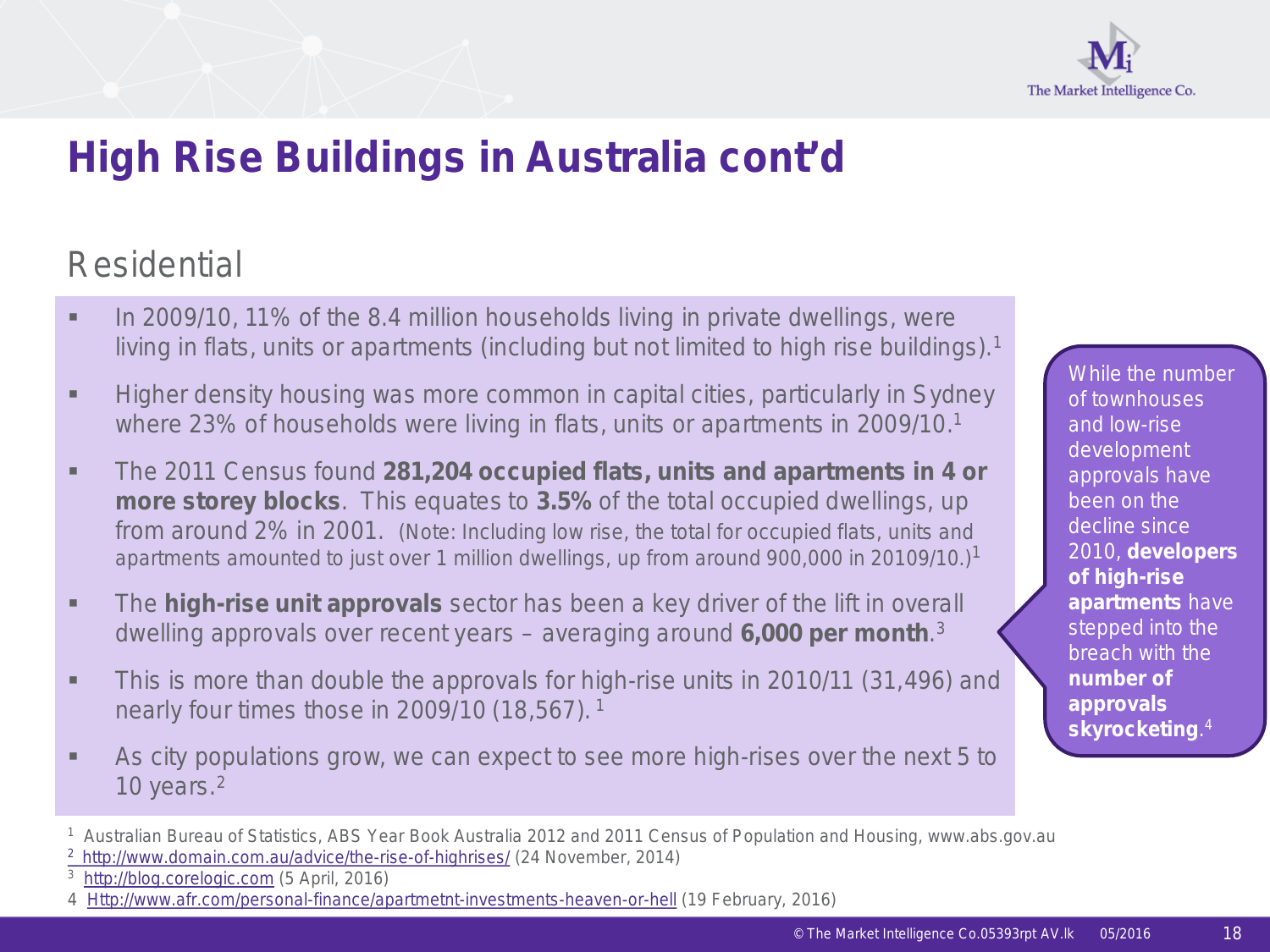

## Residential cont'd

In 2015, nearly one third of Australian residential dwelling approvals (72,260) were for high-rise apartments (in complexes four storeys or higher). Approvals in high-rise complexes grew by 25,026 (or 53%) compared to the previous year.1



1 [http://www.businessinsider.com.au](http://www.businessinsider.com.au/) (2 November, 2015)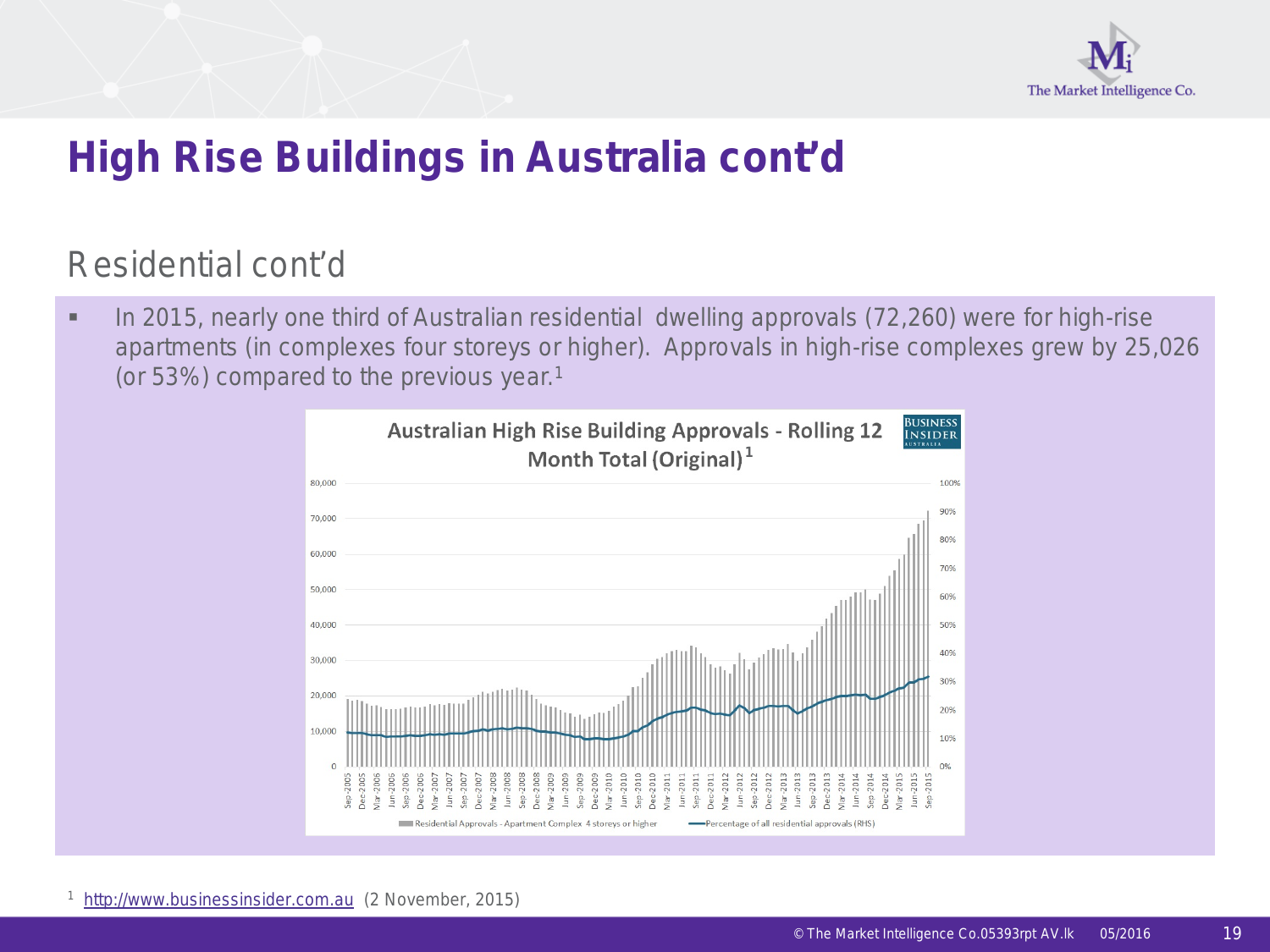

## **Commercial**

- The "pathway document" for the **mid-tier commercial office building project** which was commissioned by the Australian Government Department of Industry Innovation and Science, states<sup>1</sup>:
	- o Improving energy productivity has been identified as one of three key themes in the Australian Government's Energy White Paper, which sets out Australia's policy approach to energy over the coming years. Improving building performance is widely regarded as one of the most cost-effective opportunities to deliver energy and greenhouse gas emissions reductions.
	- o Many premium and A-grade buildings have already undertaken energy efficiency upgrades and either have, or are moving towards, Green Star certification and high (4star+) NABERS Energy ratings. The rest of the commercial office building sector – the B,C and D-grade assets (generally referred to as mid-tier) have lacked significantly in implementing energy retrofits and have lower NABERS Energy ratings (average of 2.4 stars), if at all.
	- o Mid-tier buildings are usually found in the capital city CBDs and fringe areas, suburban centres and some regional towns.
	- o It is estimated that there could be as much as 64 million square metres of commercial office space in Australia. Whilst the top-tier premium and A-grade buildings make up around 12.7 million square metres (or around 20%), the rest of this space could be classified as mid-tier (around 52 million square metres or around 80%).
	- o Extrapolating findings from a report on retrofitting office buildings in Victoria, indicates that there could be up to **80,000 mid-tier buildings** across the country.

<sup>1</sup> Mid-tier commercial office buildings in Australia: A national pathway to improve energy productivity.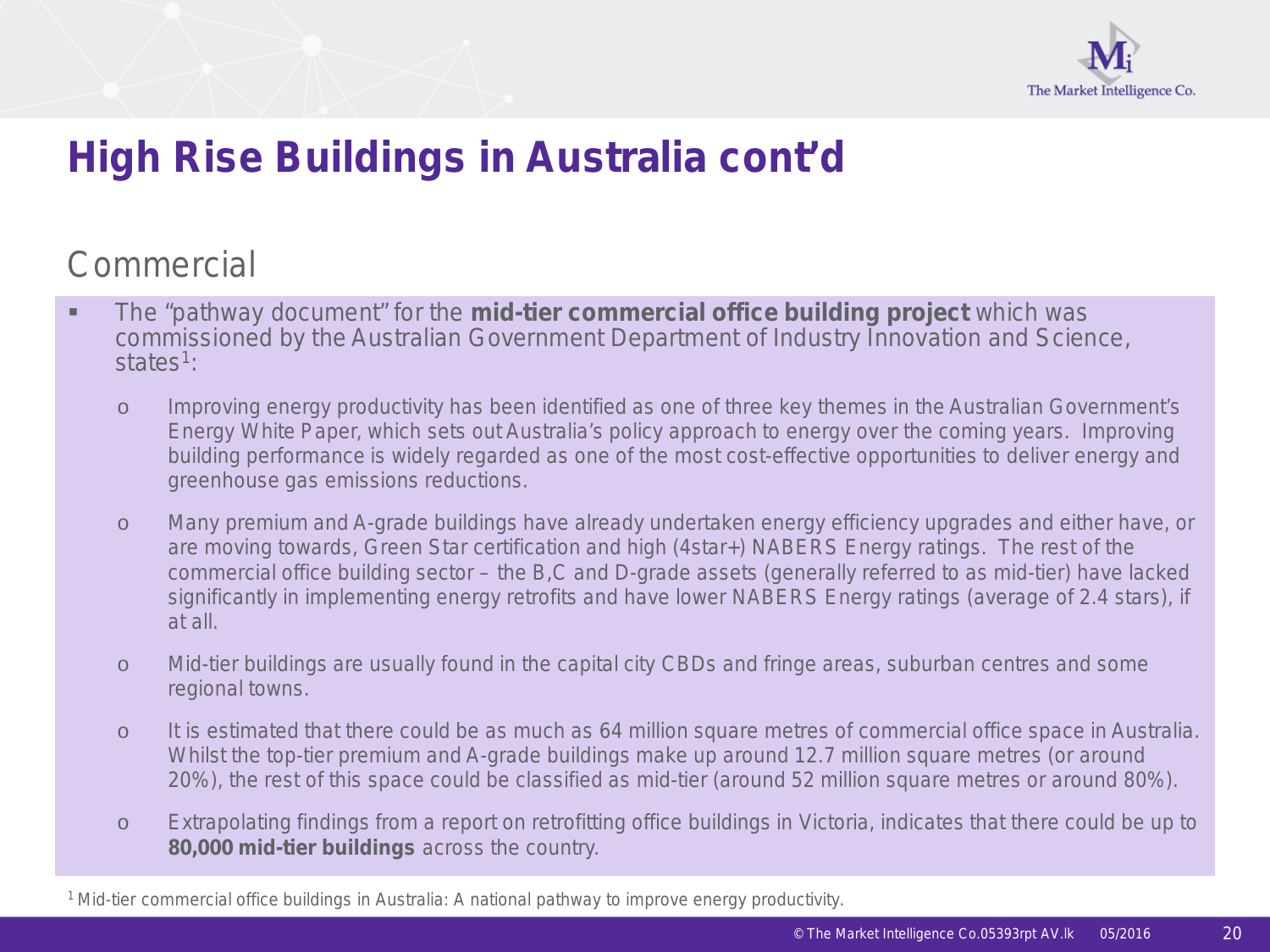

## Commercial cont'd

- **According to Ernst & Young, there is no one single or authoritative Australia-wide source that can be** referenced in order to answer key questions such as:
	- o How many commercial buildings are there in Australia?
	- o How many square metres of commercial buildings are there?
	- o What is the break-down by size, age, location, ownership, PCA-grade, energy intensity or other key parameters

For example, the PCA's Office Market Report includes approximately 4,500 buildings (totalling nearly 25 million square metres of NLA) located in the 8 capital cities and 17 major towns across the country. Of this, about half, or 12.3 million square metres is mid-tier B, C, and D-grade stock.

However, we know that there is additional, mostly mid-tier office stock located in many other suburban and regional towns, not included in these figures. In addition, the PCA's Office Market Report does not capture buildings if they are sub-1000 square meters in the CBDs, and sub-500 square metres in the 17 major towns.<sup>1</sup>

<sup>1</sup> Ernst & Young: Mid-tier commercial office buildings in Australia.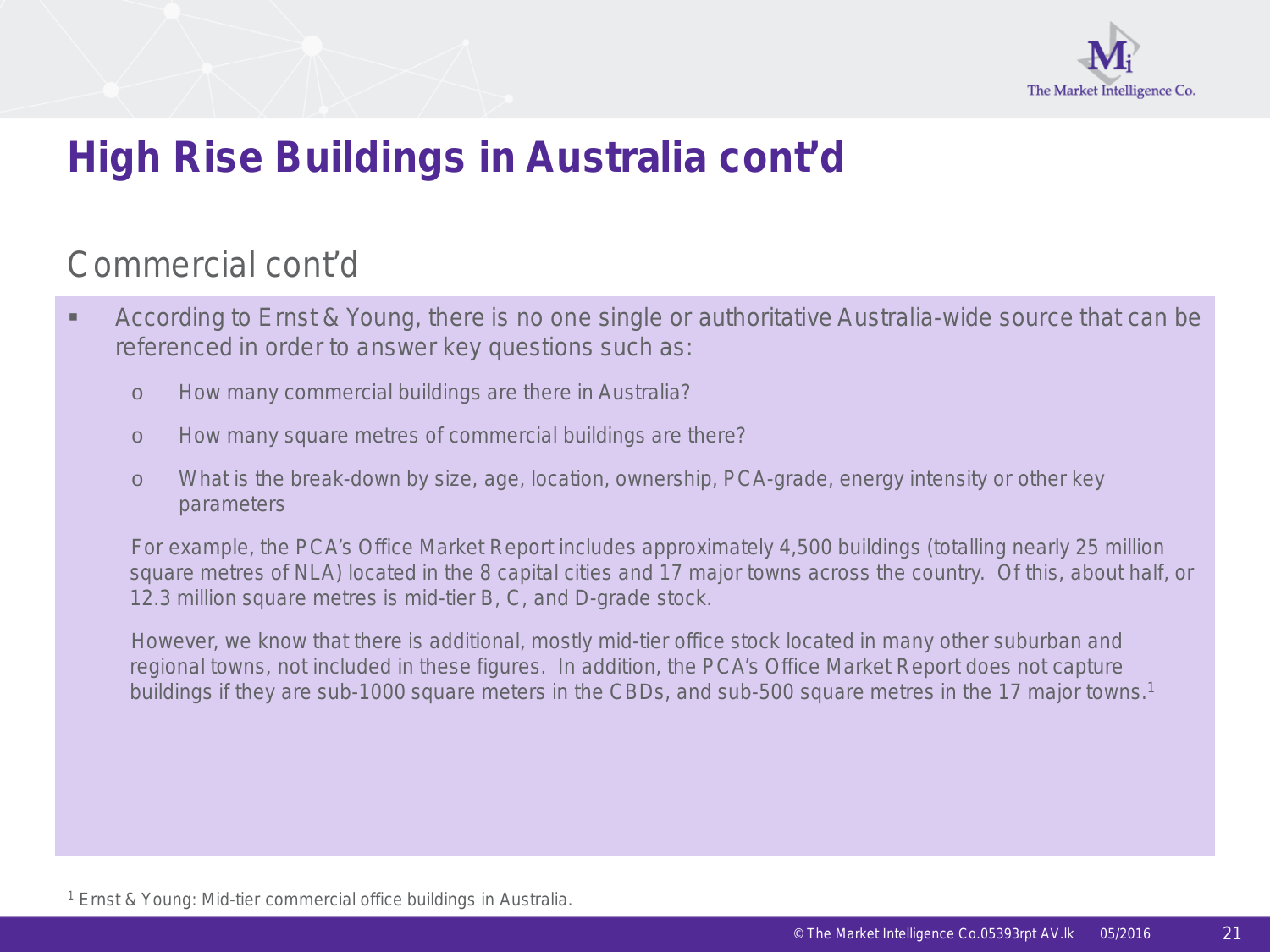

## **Cost of Electricity**

#### **Key Indicators - National Average\* Consumer1**

#### **ELECTRICITY**



28.72c / kWh at the national weighted average consumption level (2014/2015, excl. GST)



 $+1.1%$ Electricity prices increase at a rate of 1.1% per annum  $(2013 \text{ to } 2018^{(f)})$ 



\$1,507 Average total annual bill (2014/2015, excl. GST)



5,248 kW national weighted average annual consumption (2014/2015)

\*Jurisdiction on electricity in Australia is at a *state or regional* level. The Australian Energy Market Commission (AEMC) is required to produce a national level summary where the jurisdictional estimates are weighted to determine nationally indicative prices and cost components. (Note: these **national figures are therefore indicative only.**)

<sup>1</sup> AEMC, 2015 Residential Electricity Price Trends Report, December 2015.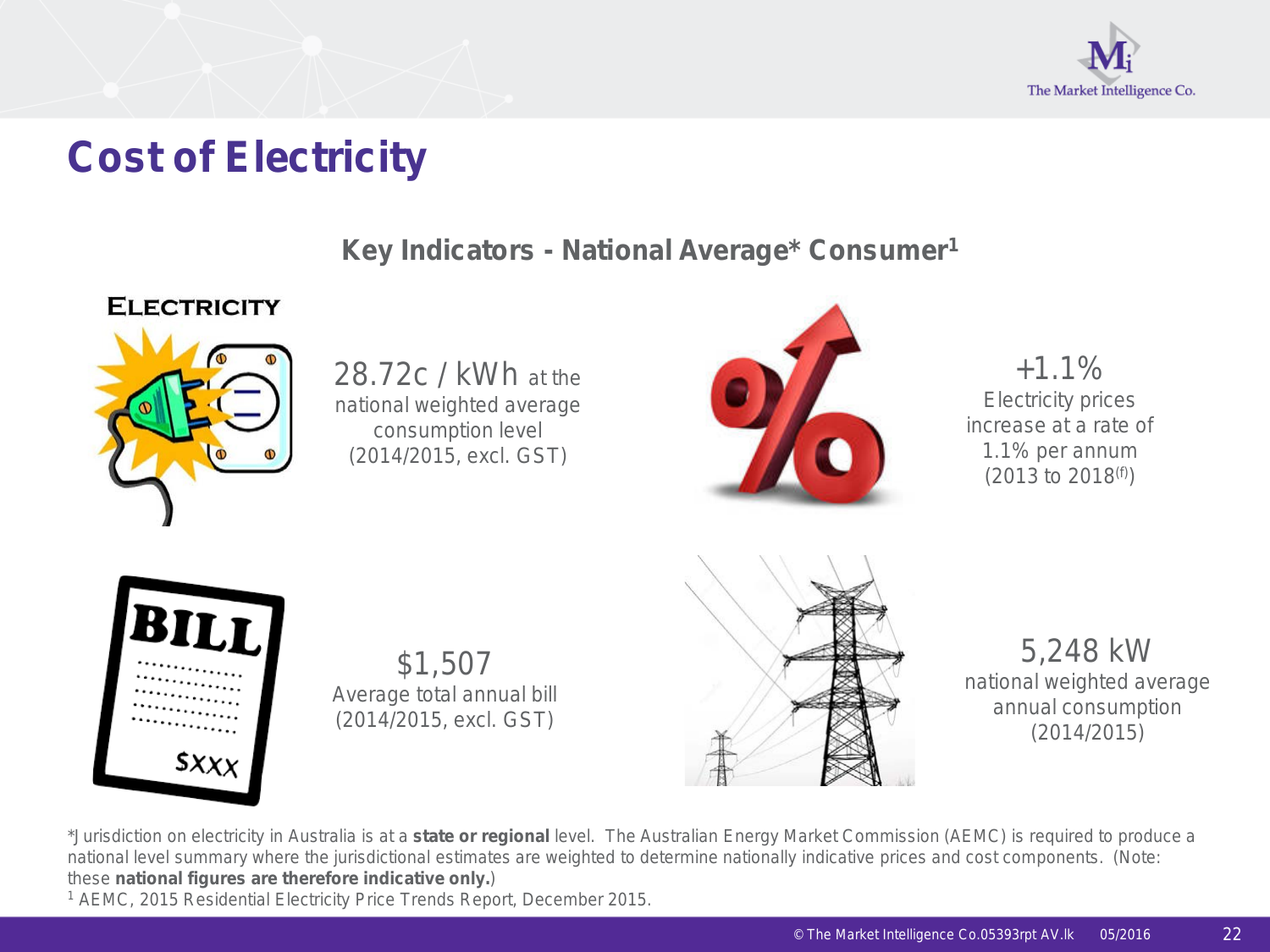

## **Cost of Electricity cont'd**

• The cost of electricity is driven by regulated network costs, competitive market costs and environmental costs.



<sup>1</sup> AEMC, 2015 Residential Electricity Price Trends Report, December 2015.

<sup>2</sup> AEMC, 2014 Residential Electricity Price Trends Report, December 2014.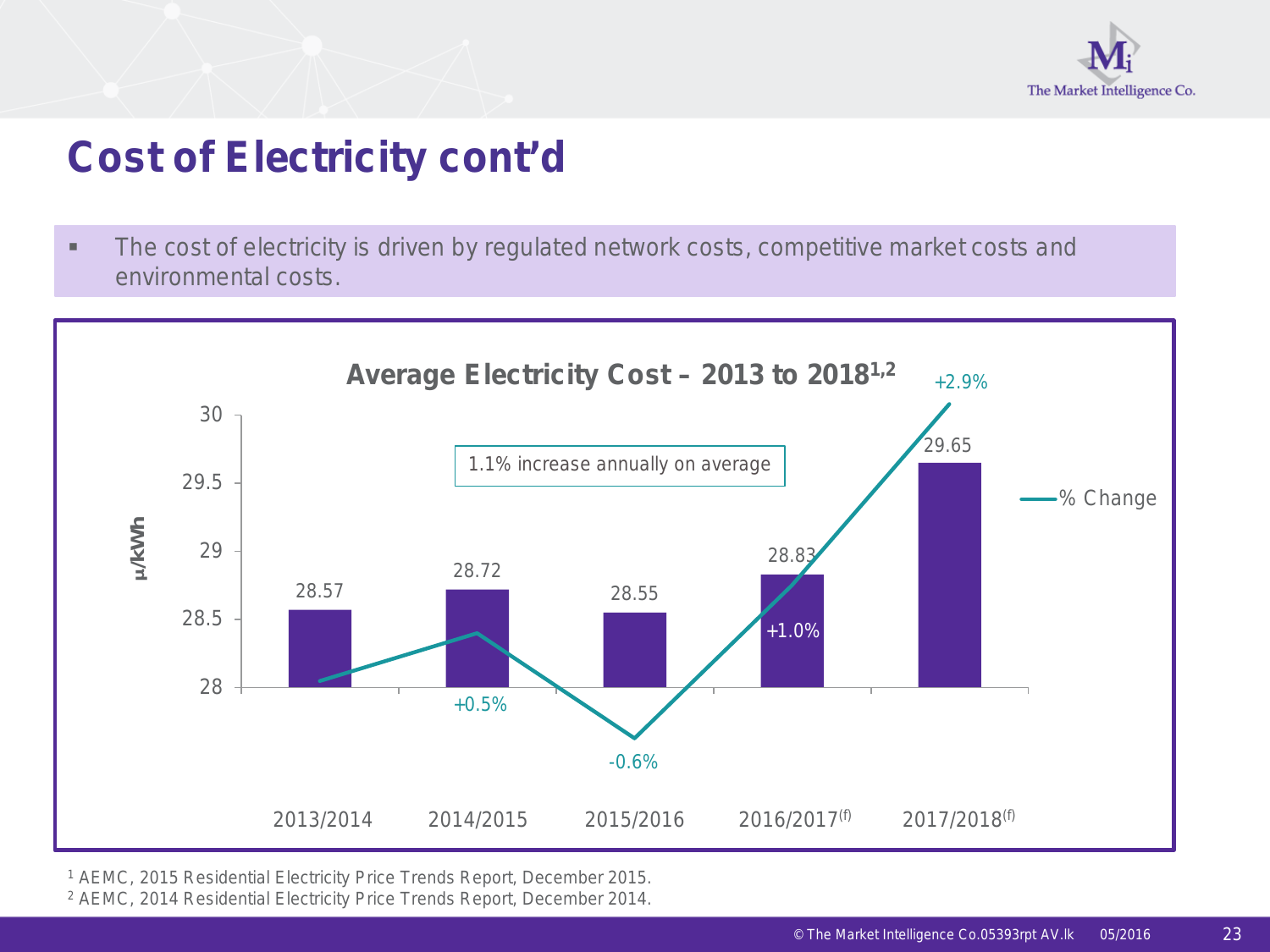

## **Cost of Electricity cont'd**

## By State/Jurisdiction

|            |           | <b>Expected Increase/Decrease in Residential Electricity</b> | <b>Market Offer Prices*1</b> |                          |
|------------|-----------|--------------------------------------------------------------|------------------------------|--------------------------|
|            | 2015/2016 | 2016/2017                                                    | 2017/2018                    | Average p.a.             |
| <b>NSW</b> | $-3.6%$   | $+1.6%$                                                      | $+2.5%$                      | $+0.2%$                  |
| <b>VIC</b> | $+1.5%$   | $-2.6%$                                                      | $+1.1%$                      | $\overline{\phantom{a}}$ |
| <b>SA</b>  | $-7.2%$   | $+6.8%$                                                      | $+3.4%$                      | $+0.8%$                  |
| WA**       | n.a.      | n.a.                                                         | n.a.                         | $+6.2%$                  |
| SE QLD***  | $+3.3%$   | $-0.6%$                                                      | $+4.2%$                      | $+2.3%$                  |

\* For the representative consumer in that jurisdiction.

\*\* Subsidised by the WA Govt – currently under review.

\*\*\* SE QLD (South East Queensland) is the biggest jurisdiction in QLD and includes Brisbane and the Gold Coast.

<sup>1</sup> AEMC, 2015 Residential Electricity Price Trends Report, December 2015.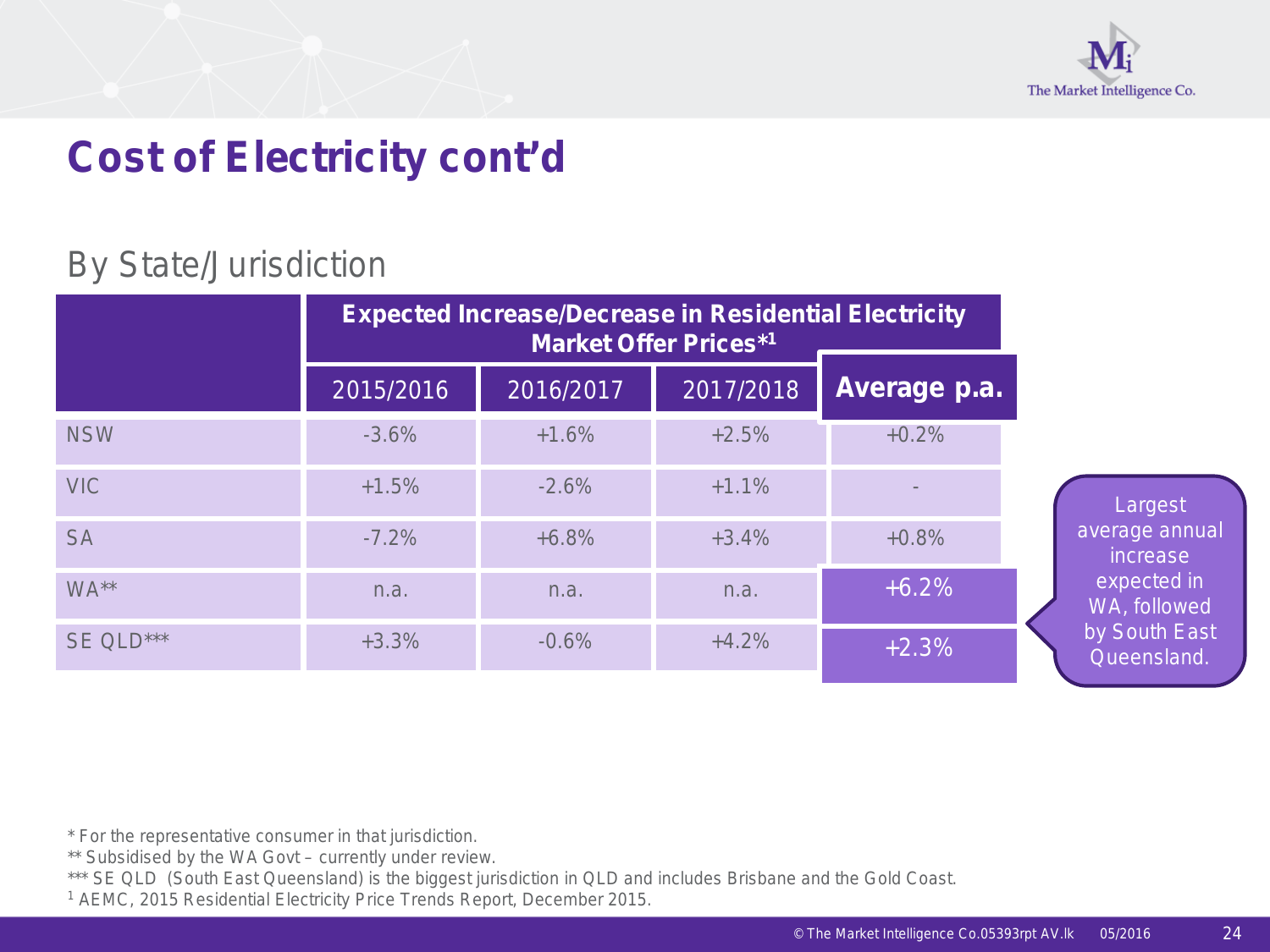

## **Cost of Electricity cont'd**

The national weighted average consumption level is **5,248kW per year** (in 2014/2015)1.



**The cost of energy has consistently rated as the top concern for Australian consumers. Almost two** thirds of Australians want to be self-sufficient in meeting their energy needs.<sup>3</sup>

However, Australians' concerns about electricity costs are somewhat tempered by their habits and daily routines. Standby power consumption still accounts for 5.9% of Australia's residential electricity consumption, adding \$93 per annum to the average household's electricity bill.4

- **Commercial buildings** account for about 10% of the nation's overall energy consumption and **commercial office buildings** for approximately **2.5%**. 5
- 1 AEMC, 2015 Residential Electricity Price Trends Report, December 2015
- 2 Clean Energy Australia Report 2014, Clean Energy Council.
- <sup>3</sup> Australian Broadcasting Commission (ABC) News: The Tesla Powerwall and what it means for Australia's energy market. (2 February, 2016)
- 4 Sydney Morning Herald, [http://www.smh.com.au](http://www.smh.com.au/) (22 May, 2016)
- 5 Mid-tier commercial office buildings in Australia: A national pathway to improve energy productivity.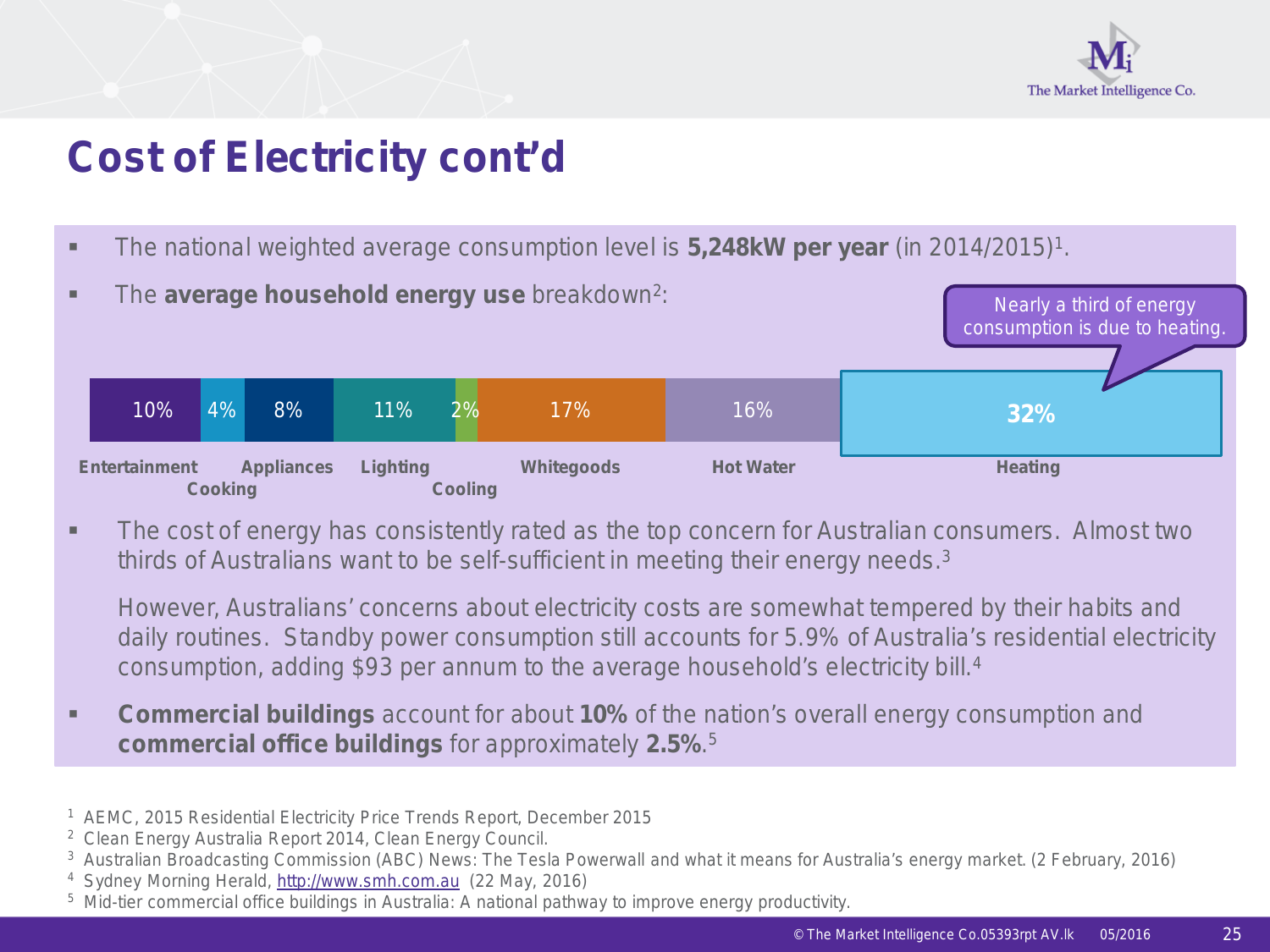

## **Potential Cost Savings by Generating Solar Energy**

**Government incentives** in the form of small-scale technology certificates (STCs) to install solar systems **fluctuate** depending on how many people are installing.1

Households are currently eligible to receive up to \$5,168\* off the upfront price of a 6.6kW system or \$3,914\* for a 5kW system. The highest possible value of the incentives is **capped** by the Government **at \$5,440\*.**

- **State support schemes** for solar (in the form of rebates for feeding into the grid) are being wound back, meaning people are now more focused on installing systems that cover the electricity they use themselves.<sup>2</sup>
- **For example in NSW ...**

Some 146,000 households signed up for the NSW solar bonus scheme, which offered homeowners 60 cents or 20 cents feed-in tariffs per kilowatt hour for the solar energy they put back in the grid.  $3$ 

This scheme will end on 31 December 2016, meaning tariff rates will drop to around 6 cents, which is less than the amount homeowners are charged for accessing electricity from the grid. <sup>3</sup>

- \* Based on a calculation for STC zone 3 (eg. Sydney, Brisbane, Perth) at STC price of \$38/kW.
- <sup>1</sup> Solar Market Newsletter (21 May 2016)
- <sup>2</sup> Clean Energy Australia Report 2014, Clean Energy Council.
- 3 [http://www.smh.com.au/business/consumer-affairs/what-households-need-to-do-before-the-end-of-the-solar-bonus-scheme](http://www.smh.com.au/business/consumer-affairs/what-households-need-to-do-before-the%20-end-of-the-solar-bonus-scheme%20(29) (29 May, 2016)

When there are a lot of people installing solar, the value of the incentive falls; when there are a few, it rises.1

NSW homeowner Dr Kwan estimates he will go from being paid \$1,292 each quarter to having to pay \$475 when the scheme ends.3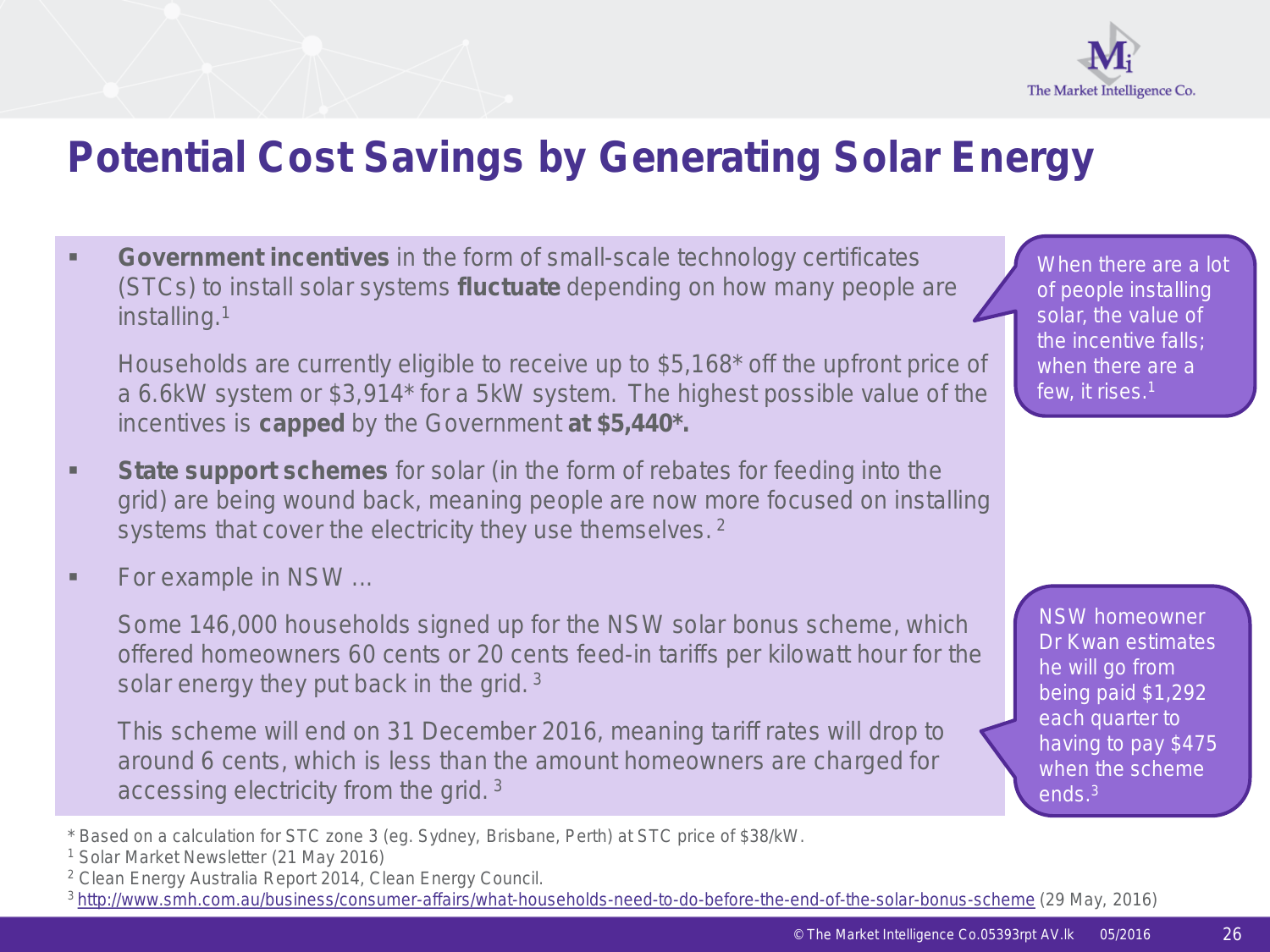

## **Potential Cost Savings by Generating Solar Energy cont'd**

- **However, the owner of a Tesla Powerwall fitted to his existing solar** system, anticipates a **saving of up to \$1,500** on electricity annually.1
- At the end of 2014, more than **15,000 businesses** had installed a solar power system, **saving more than \$64 million** on their power bill each year.<sup>2</sup>
- $\blacksquare$  Initiatives to reduce energy costs include<sup>2</sup>:
	- o *Storage* the biggest barrier to the wider adoption of storage has been the price of both household units and large-scale technology.
	- o Innovative funding models where the solar companies offer to carry much of the risk and deliver a guaranteed return to commercial clients.
	- o Solar power purchase agreements (PPAs) where a third party installs a solar system on the roof of a home or business and then supplies that customer with the electricity it produces (at a lower price than the rates offered by electricity retailers).

<sup>1</sup> Daily Telegraph, [www.dailytelegraph.com.au/](http://www.dailytelegrach.com.au/) (10 May, 2016)

Therefore, on average, **cost savings** by generating solar energy add up to **\$4,267** per solar power installation per year in the **commercial** sector.

*Most estimates put the current share of behindthe-meter consumption – the output from rooftop solar which is consumed within households or businesses without ever being exported back into the grid – at below 50%.*  (Hugh Saddler, Pitt & Sherry)<sup>3</sup>

<sup>2</sup> Clean Energy Australia Report 2014, Clean Energy Council.

<sup>3</sup> <http://reneweconomy.com.au/2016/rooftop-solar-now-accounts-for-2-6-of-Australia-demand>(11 May, 2016)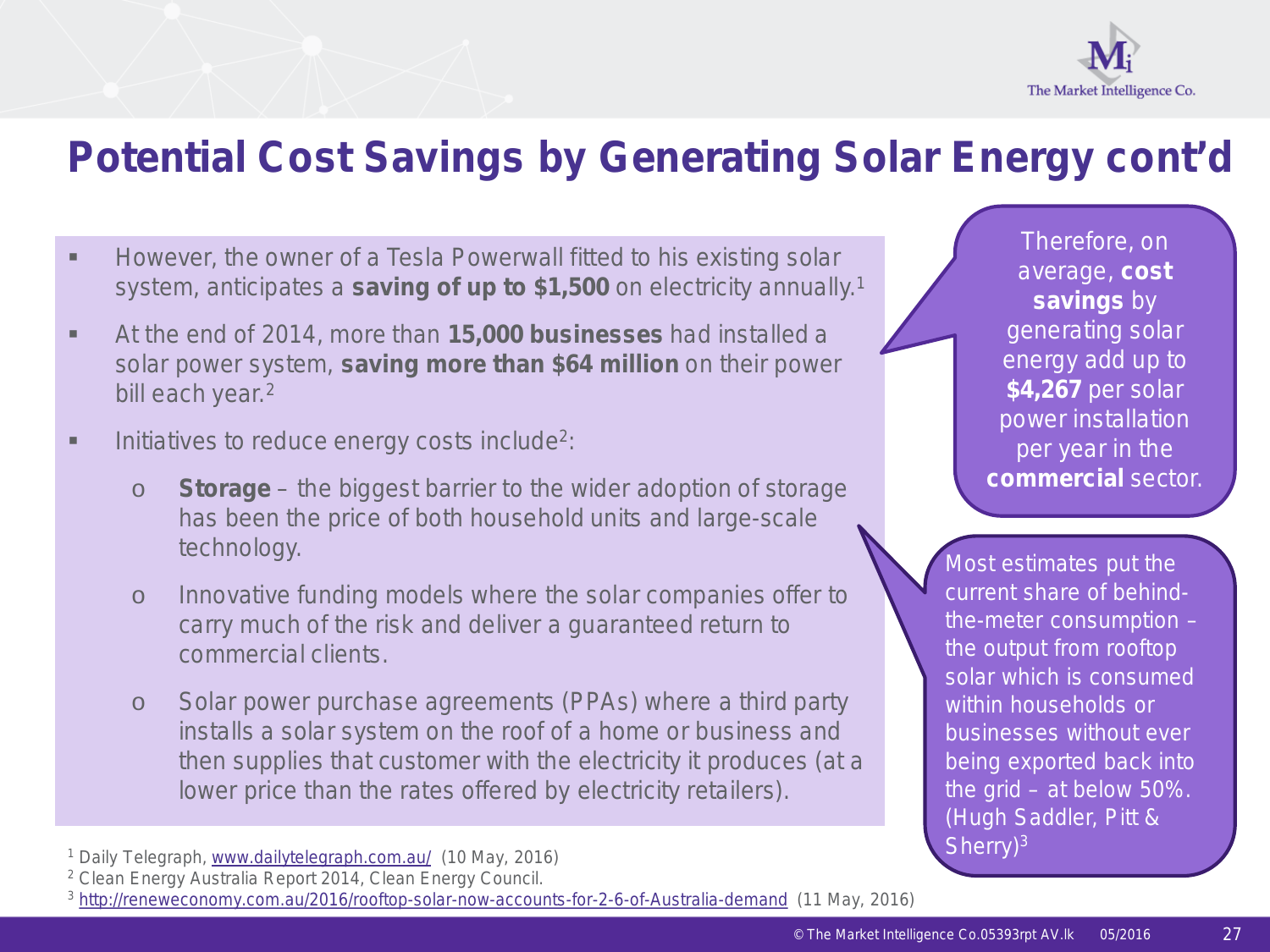

## **Outlook for Energy Storage**

- According to GTM Research, **Australia's energy storage** market is expected to expand by a staggering 37-fold between 2015 and 2020 to an **annual installation rate of 244 megawatts.<sup>1</sup>**
- **Bloomberg New Energy also forecasts 33 gigawatts of battery storage in** Australia by 2040 and 37 gigawatts of rooftop solar power.1
- **The Grattan Institute estimates costs would need to fall by two-thirds to make** buying a battery worthwhile, although with payback periods of seven to 10 years for some households, it already makes sense for some. Morgan Stanley calculates the home battery market in Australia could reach \$24 billion.2
- According to IHS Technology, around 30,000 Australian households will have solar plus battery systems operating in the next 2 years.<sup>3</sup>
- The Australian battery storage market is expected **to increase more than 10 fold this year**, growing from fewer than 500 installations in 2015 to **more than 5,000 by the end of 2016.** This increase places Australia in the top 5 markets for distributed energy storage in 2016.3
- Between 2016 and 2018, behind-the-meter residential and commercial storage installations are expected to double each year, exceeding 200MW of installed power capable of storing 250MWh of electricity, compared to less than 3MW at the end of last year.3

<sup>1</sup> Benzinga.com; Tesla enters the Australian battery market (18 February, 2016)

*"Storage has the potential to revolutionise the Australian Energy sector. It allows consumers to more fully manage their energy use, complement their onsite renewable energy generation, help with the management of peak demand and fundamentally change the role of networks and the traditional energy system."* (2014 Clean Energy Australia Report)

<sup>2</sup> Australian Financial Review: Tesla Powerwall buoys grid operators. (23 December, 2015)

<sup>3</sup> [www.esdnews.com.au](http://www.esdnews.com.au/) (March, 2016)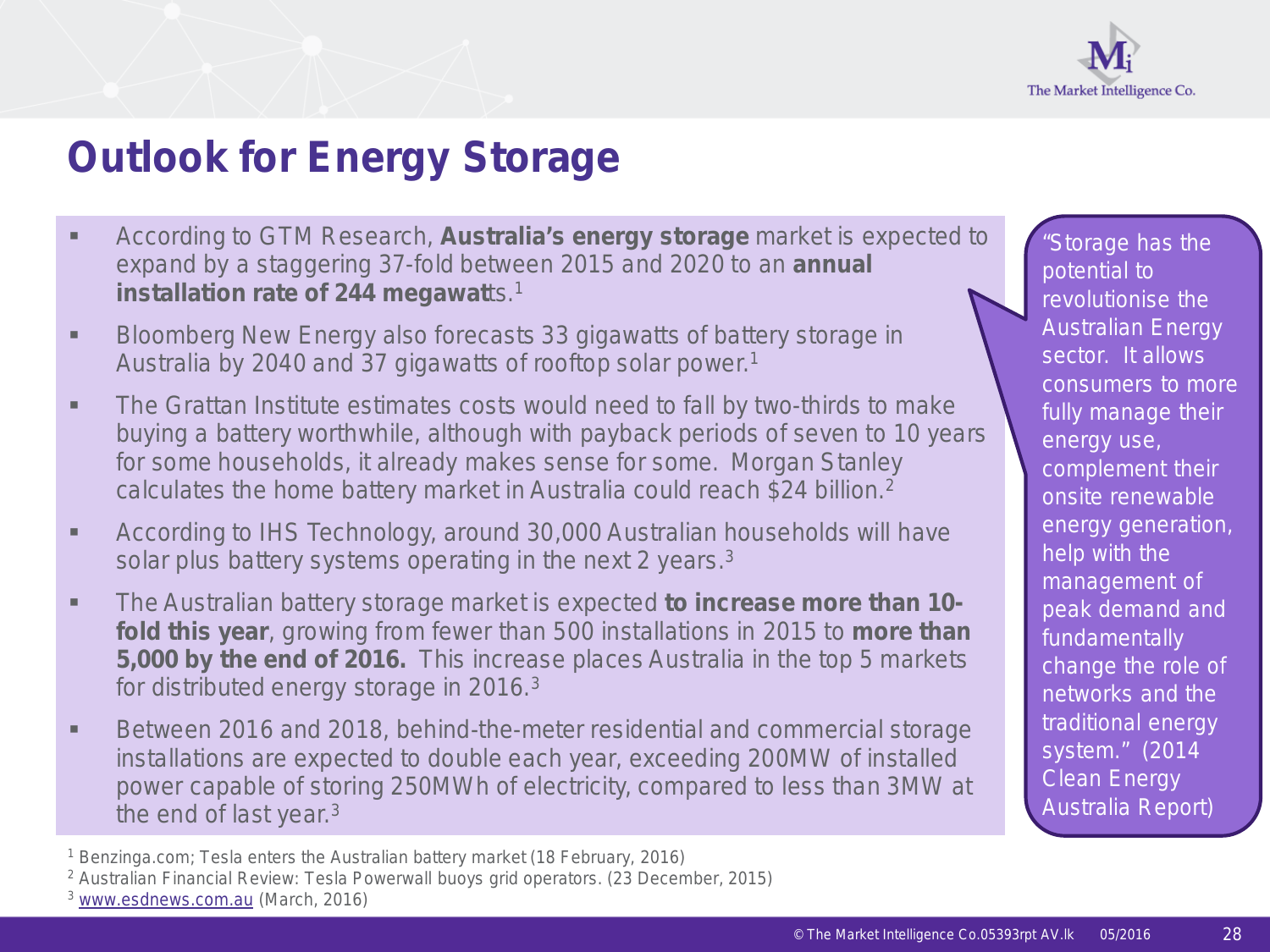

## **Outlook for the Tesla Powerwall**

■ According to Innovative Technologies, the Solar Shutters<sup>™</sup> technology is compatible with the Tesla Powerwall.

**The current residential product model for the Tesla Powerwall is to be connected and recharged by solar roof panels. Due to their nature, this option is not applicable to residential and commercial high rise buildings. The Solar ShuttersTM are designed to make this option possible.**

- The first installation of the Tesla Powerwall in Australia occurred in January 2016 in Sydney.1
- **The Powerwall is a 7 kWh lithium-ion-battery system that stores electricity** generated from rooftop solar panels (or PV panels) during the day so that electricity can be used at night during the peak-usage times.<sup>2</sup>
- Powerwall residential systems are available to Australian residents via dealers including CSR Bradford, Origin Energy, Imply Energy, Sun Edison Australia and Natural Solar<sup>3</sup>
- **The Managing Director of Natural Solar states that "Natural Solar has witnessed** and unprecedented amount of customer interest in Tesla in recent months."3

*Australia ranks alongside North America and Germany among Tesla's three priority markets for Powerwall not only because of the popularity of solar panels but also increasing energy prices, and state feed-in tariffs, which, while declining, will help drive uptake of home battery storage*. (Heath Walker, Tesla Australia)2

<sup>1</sup> http://ecogeneration.com.au/news

<sup>2</sup> Australian Broadcasting Commission (ABC) News: The Tesla Powerwall and what it means for Australia's energy market. (2 February, 2016)

<sup>3</sup> Benzinga.com; Tesla enters the Australian battery market (18 February, 2016)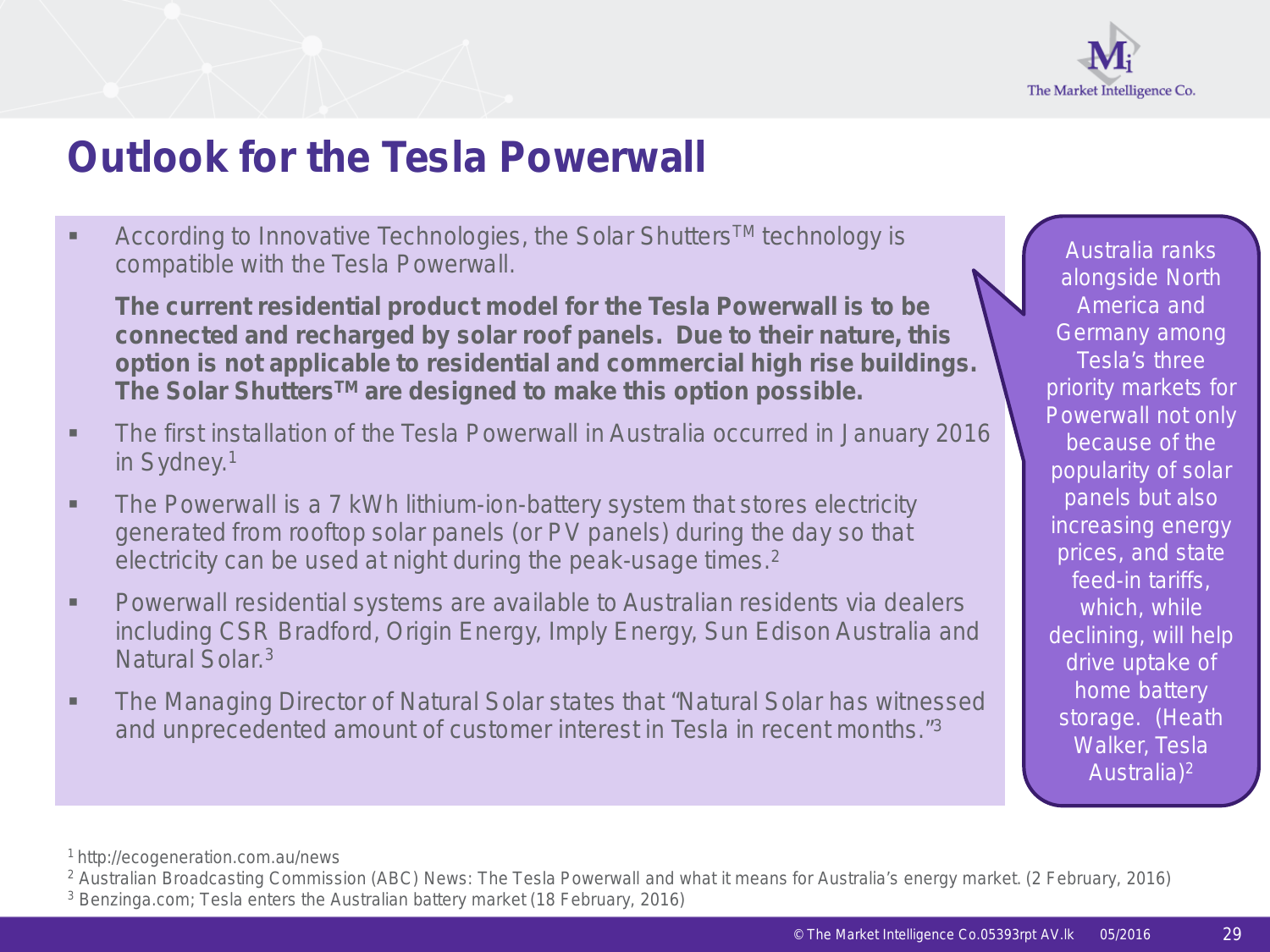

## **Outlook for the Tesla Powerwall cont'd**

- **The CEO of Solar Analytics estimates that installation rates will surge ten-fold in 2016 to around** 40,000. NSW is expected to be the biggest market initially, particularly when households lose their premium feed in tariff at the end of this year. Steve Blume, from the Australian Energy Council, says 60,000 households may choose battery storage in the first year after losing the premium tariffs.1
- The efficiency of the battery is 92 per cent, so although it has a 7kWh capacity, the Powerwall's working capacity is more like 6.4kWh. Tesla also has a 10kWh weekly cycle version intended for back-up applications, but it is the 7kWh version you will see in most home installations.<sup>2</sup>
- **The Tesla Powerwall typically comes with a 10-year warranty period.**
- One of the Australian providers of the Powerwall, Natural Solar, says that there are only two inverters currently on the market which are compatible with the Powerwall, so most existing solar panel owners will need to obtain a new inverter  $2$
- **For those who do not already have solar panels, the Powerwall can be purchased as part of a** complete system that includes solar panels and an inverter.2
- A solar array large enough to power both the home and charge the Powerwall is required for most homes that would mean at least a 4kWh array.2
- For those who already have solar panels, the Powerwall and a compatible inverter will cost between \$12,000 and \$12,500 depending on the inverter chosen.<sup>2</sup>

<sup>1</sup> http://reneweconomy.com.au/2016

<sup>2</sup> Australian Broadcasting Commission (ABC) News: The Tesla Powerwall and what it means for Australia's energy market. (2 February, 2016)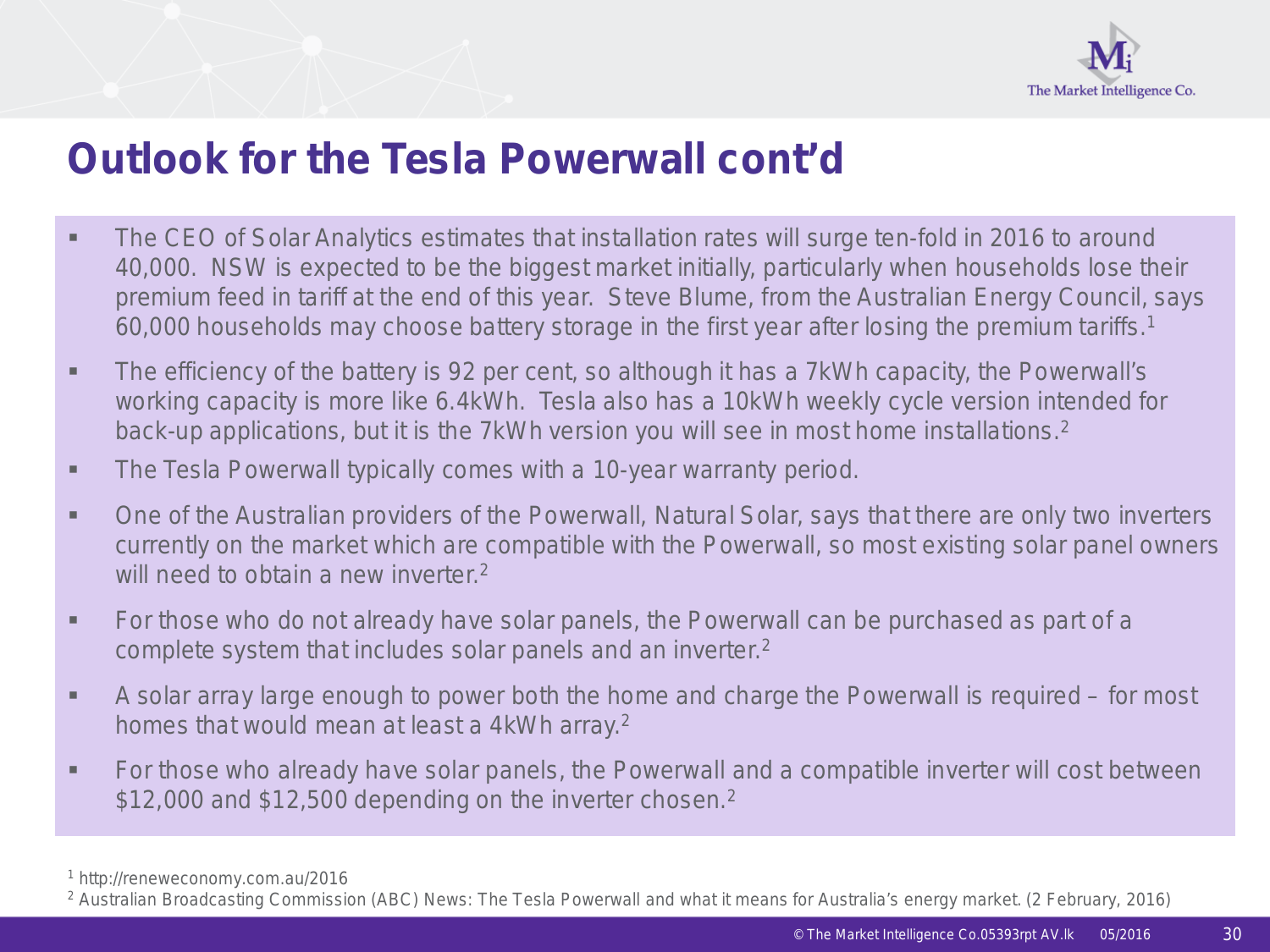

## **Outlook for the Tesla Powerwall cont'd**

- **The first household to have the Powerwall fitted to an existing solar roof panel system paid about** \$10,000 and is anticipating a saving of up to \$1,500 on electricity annually.<sup>1</sup>
- Energy companies are selling **Powerwall packages** for **between \$13,990 and \$16,500** (GST inclusive) and with consideration to rebates for small-scale technology certificates (STCs).2
- Although depending on energy needs and the number of people living in a household, a 7kWh battery is unlikely to be enough to make most households independent of the electricity grid. It is possible to install two or more battery units to increase the storage capacity.2
- Almost two-thirds of Australians want to be self-sufficient in meeting their energy needs and while battery systems will not give complete independence for most consumers, it does offer a bit more control<sup>2</sup>
- As more and more households adopt them, **it is expected that prices of battery storage systems will halve again within the next five years**. 2
- Solar panels have also gotten cheaper, with the Climate Council reporting a 75 per cent drop in price over the past five years.<sup>2</sup>
- With the global market for solar panels and battery storage expected to grow ten-fold by 2020, the demand for battery systems like the Powerwall should have flow-on effects on prices as economies of scale kick in.2

(Note: There are a number of other brands of battery storage systems in the Australian market, including Redflow and Sonnen, whilst Panasonic, LG and Sunverge are said to be launching battery sales in Australia.)

<sup>1</sup> Daily Telegraph, [www.dailytelegraph.com.au/](http://www.dailytelegrach.com.au/) (10 May, 2016)

<sup>2</sup> Australian Broadcasting Commission (ABC) News: The Tesla Powerwall and what it means for Australia's energy market. (2 February, 2016)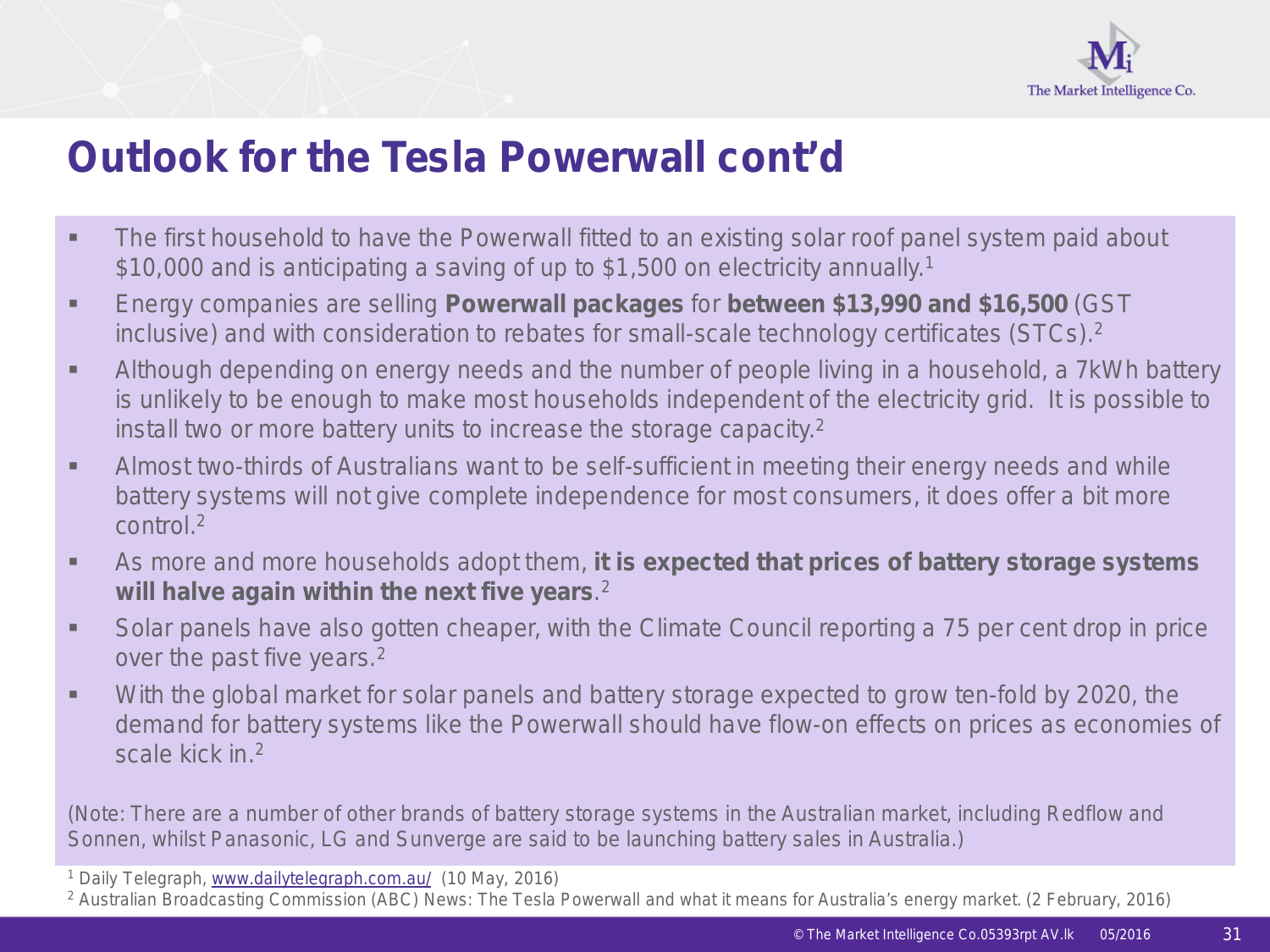

## **Some Other Technology Developments**

- A team from the University of NSW (UNSW), led by Professor Martin Green and Dr. Mark Keevers, has pushed **sunlight-to-electricity conversion** efficiency to **34.5%** - establishing a new world record for unfocused sunlight.1
- Another UNSW team, led by Dr. Xiaojing Hao of the Australian Centre for Advanced Photovoltaics at the UNSW School of Photovoltaic and Renewable Energy Engineering, have achieved the world's highest efficiency rating (7.6% efficiency in a 1cm2 area) for a full-sized **thin-film solar cell** (for facades, roofs and windows), using a thin-film technology known as CZTS. Unlike its thin-film competitors, CTZS cells are made from abundant and non-toxic materials.<sup>2</sup>
- Chinese scientists have created new solar panel technology that transforms the **power of rain** into electricity, according to Australia Network News<sup>3</sup>

*CZTS's cheapness, benign environmental profile and abundant elements may be the trigger that finally brings architects and builders onboard to using thin-film solar panels more widely in buildings*. (Dr. Hao, UNSW)2

<sup>1</sup> <http://www.zmescience.com/ecology/renewable-energy-ecology>(May 2016)

<sup>2</sup> <http://wwww.esdnews.com.au/zero-energy-building-a-step-closer-with-solar-breakthrough> (3 May, 2016)

<sup>3</sup> <http://wwww.esdnews.com.au/new-solar-panel-turns-rain-into-power> (13 April, 2016)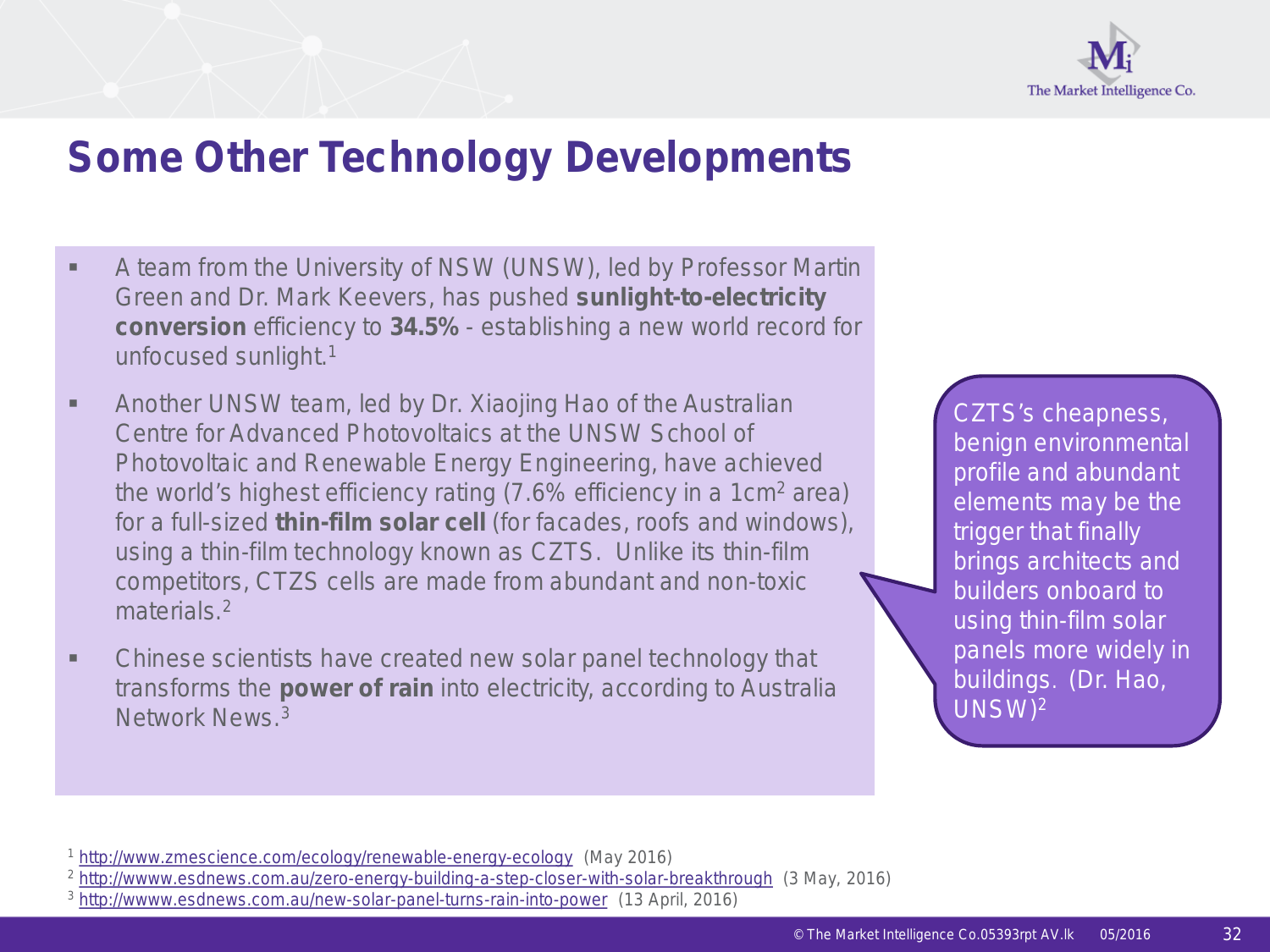

## **List of Sources Used**

- **AEMC, Residential Electricity Price Trends Report.**
- Australian Broadcasting Commission (ABC) News: The Tesla Powerwall and what it means for Australia's energy market.
- **Australian Bureau of Statistics, [www.abs.gov.au](http://www.abs.gov.au/)**
- Australian Clean Energy Summit, [http://www.cleanenergysummit.com.au](http://www.cleanenergysummit.com.au/)
- **Example 2014, Clean Energy Australia Report 2014, Clean Energy Council**
- **EXECT** Clean Energy Regulator, [www.cleanenergyregulator.gov.au/RET](http://www.cleanenergyregulator.gov.au/RET)
- **Dow Jones, Factiva**
- **Energy Source & Distribution, www.esdnews.com.au**
- **Ernst & Young: Mid-tier commercial office buildings in Australia.**
- Green Building Council Australia, [www.gbca.org.au/news](https://www.gbca.org.au/news)
- Mid-tier commercial office buildings in Australia: A national pathway to improve energy productivity.
- **The Australian Financial Review, [www.afr.com](http://www.smh.com.au/)**
- **The Sydney Morning Herald, [www.smh.com.au](http://www.smh.com.au/)**
- **[http://blog.corelogic.com](http://blog.corelogic.com/)**
- **[http://domain.com.au](http://domain.com.au/)**
- **[http://www.businessinsider.com.au](http://www.businessinsider.com.au/)**
- **[http://www.reneweconomy.com.au](http://wwww.reneweconomy.com.au/)**
- **[http://www.solarmarket.com.au](http://www.solarmarket.com.au/)**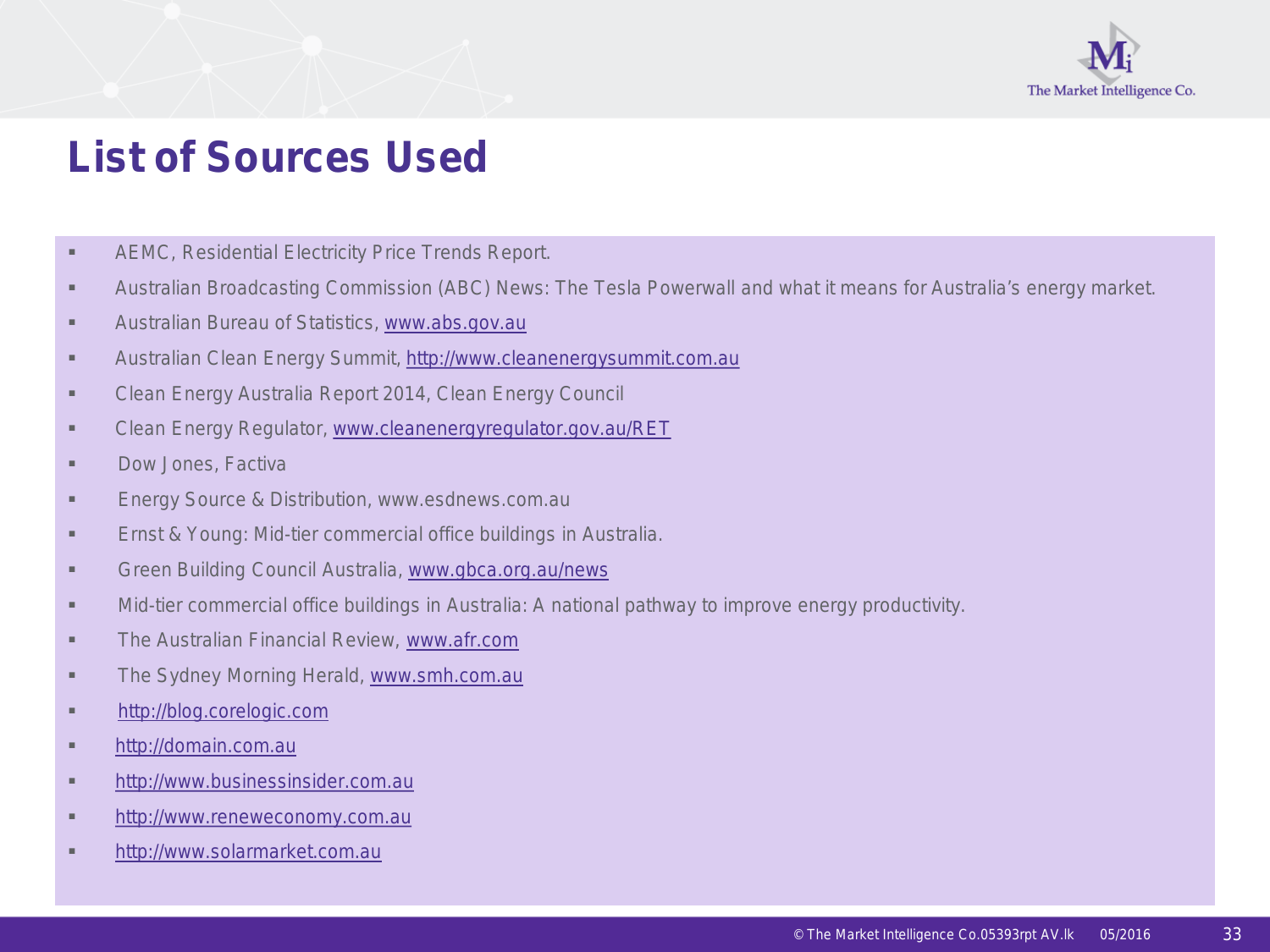

Angela Orsaris **Anne Vogt** Managing Director **Senior Consultant** 

This report has been prepared for the client to whom it is addressed. In accordance with our standard practice, The Market Intelligence Co., its servants and agents disclaim responsibility to any third party for anything arising out of the report.







**AMSRO**